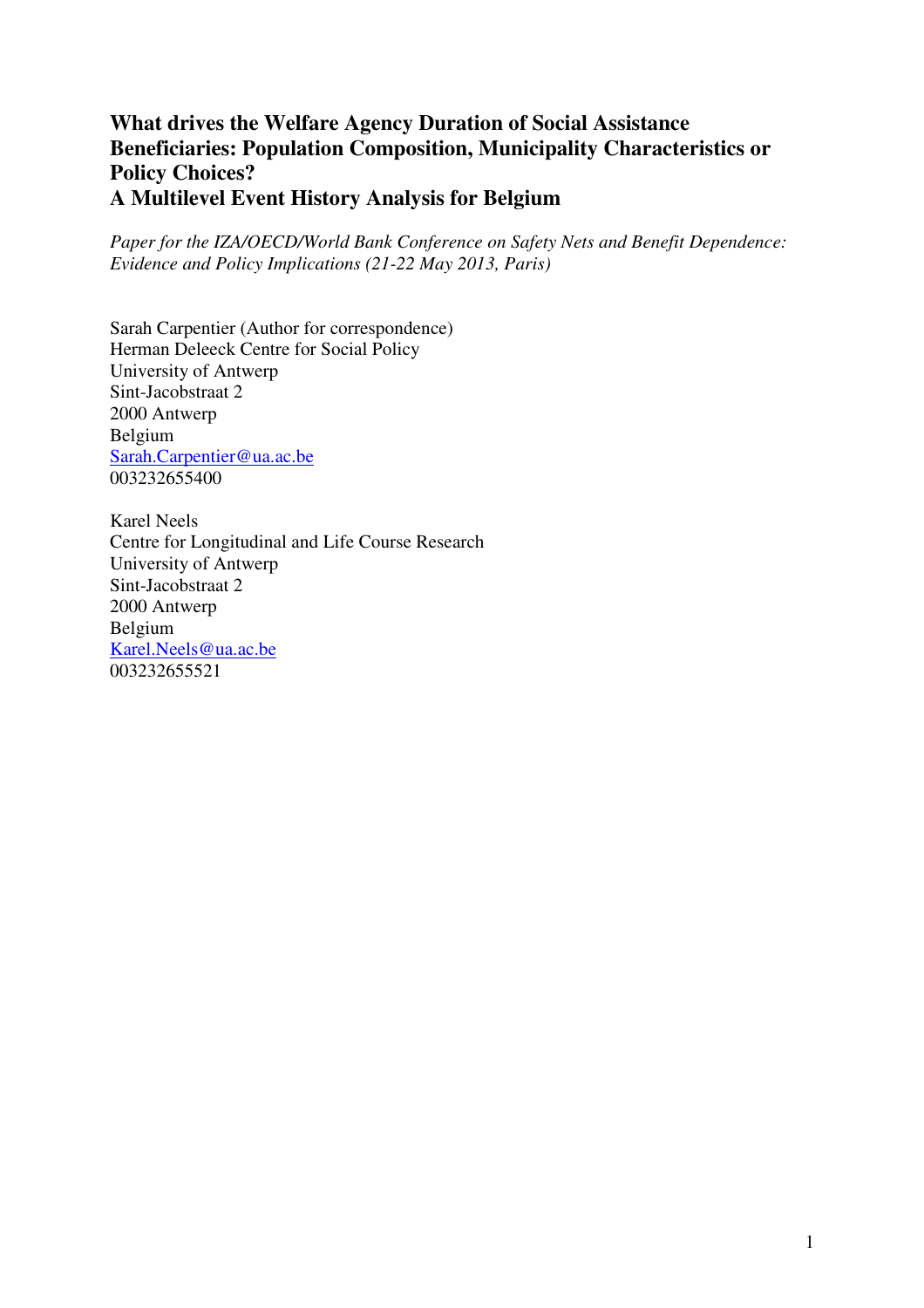## **Abstract**

Minimum income schemes are traditionally the most decentralised schemes of the welfare state. It is a pivotal question in literature how much decentralisation is needed and how the trade-off between equity and efficacy in decentralised schemes should be solved. In this paper we examine, firstly, the magnitude of local welfare agency variation in the duration in social assistance for Belgium. Secondly, we investigate whether composition effects, municipality characteristics (i.e. the socio-economic context and the municipality size) or the welfare agency policy (i.e. the activation rate and the generosity level) account for this variation. We study the duration of the first episode on the basis of a unique representative sample of 14270 individuals in 574 welfare agencies. The individuals are aged 18 to 64 and entered social assistance in 2004. We follow their careers in social assistance over two years. We use multilevel discrete-time event history analysis to disentangle the impact of the individual and the welfare agency level characteristics. We find substantial variation in the median welfare agency duration ranging from 2 to more than 24 months. Of the total variability in the probability to leave social assistance 9% can be attributed to the welfare agency level. The variation in duration is predominantly due to the effects of the population composition, and the activation rate. The municipality size and the generosity level do matter, but are minor determinants of the variability in duration.

### **Keywords**

Social assistance, duration, decentralisation, multilevel event history analysis, Belgium, equity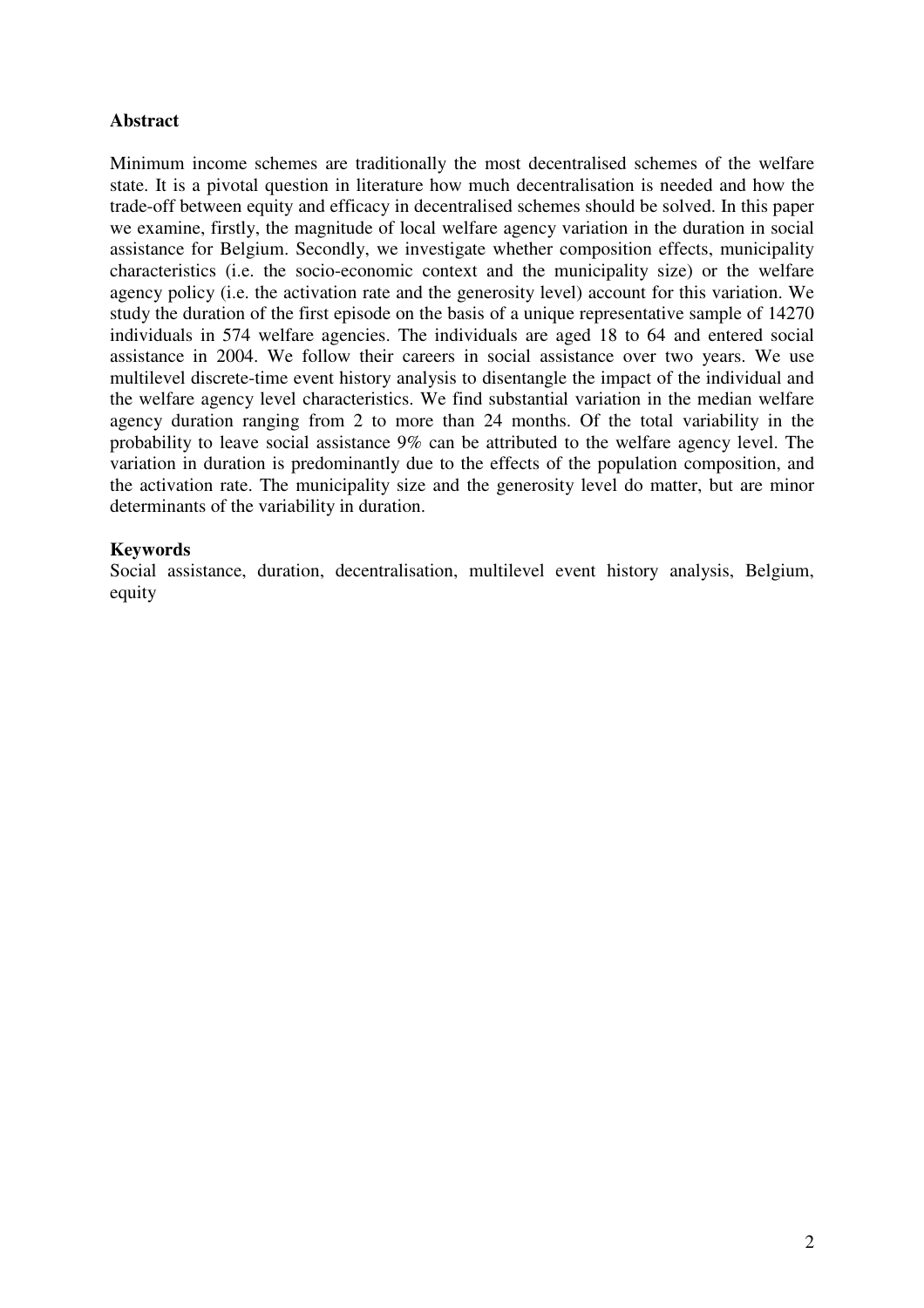## **Introduction**

In nearly all European states non-contributory minimum income schemes exist for the able bodied at working age (Eardley et al., 1996a; Frazer & Marlier, 2009), which play an important role in poverty reduction (Behrendt, 2000; Sainsbury & Morissens, 2002). Minimum income schemes are traditionally the most decentralised schemes of the welfare state, rooted in ancient poor relief (Ferrera, 2005).

A key question in literature is how much decentralisation is needed in minimum income schemes. How should policy responsibilities (legislation, administration and funding) be allocated between government levels (Kazepov, 2010; Van Berkel et al., 2011)? The theory of fiscal federalism (Oates, 1972; Oates, 1999; Boadway & Shah, 2006) states that schemes are optimally designed at a high level. This offers benefits of scale, spreads risks, prevents regional concentration of claimants, and a 'race to the bottom' in social spending (Tiebout, 1956; Oates, 1972; Peterson, 1995). The policy implementation is optimally done by (competitive) local governments (Inman & Rubinfeld, 1997), which are best informed on the local needs and motives. The funding power should be a shared. The central government can correct for inequalities in needs or costs between municipalities (Inman & Rubinfeld, 1997). Both the activation and the new public management literature argue stronger in favour of the (partial) decentralisation of legislative, administrative and funding power (Greffe, 2003; Van Berkel & Borghi, 2008). More decentralisation reflects better the local preferences, improves tailoring to the local labour market situation and the claimants (Lundin & Skedinger, 2006), allows stronger partnership building, stimulates innovation and policy learning, and advances resource targeting (Nativel et al., 2002; Giguère, 2003; Greffe, 2003; Pollitt, 2005). However, evidence on the welfare agency level outcomes of minimum income schemes with varying degrees of centralisation to assess the equality of outcomes in decentralised schemes lacks, as the local dimension of social policies has long been neglected (Meyers, 1998; Finn, 2000; Powell & Boyne, 2001; Saraceno, 2002; Sunley et al., 2005; Kazepov, 2010). The rare empirical evidence in other policy fields shows a trade-off between justice and local autonomy (Powell & Boyne, 2001): Decentralisation can lead to increased efficiency and responsiveness, but it involves also some loss of equity (Politt, 2005) (i.e. equality of treatment or of outcomes).

In this paper we study the variation by welfare agencies and its determinants regarding a major outcome of the Belgian social assistance scheme, namely the duration of the first episode on social assistance or the probability to leave social assistance over time. As transitions towards the labour market are the major way out of social assistance, when we study the variation in the probability to leave social assistance over time, we assess roughly the equality over welfare agencies in terms of labour market integration opportunities or upward social mobility. The duration of an episode is also intrinsically informative as longer episodes on social assistance may be more detrimental with regard to well-being and may have more scarring effects on future life chances. Furthermore, longitudinal research informs the thinking about and the development of anti-poverty strategies (Jenkins, 2011).

The paper follows a three-fold strategy. Firstly, we document the variation by welfare agencies in the duration on social assistance. Secondly, we examine how much of the total variability can be attributed to the welfare agency level. Thirdly, we investigate whether this variation is due to the population composition (i.e. the characteristics of the claimants), the municipality characteristics (i.e. the socio-economic context and the municipality size), or the welfare agency policy (i.e. the generosity and the activation policy). We study the probability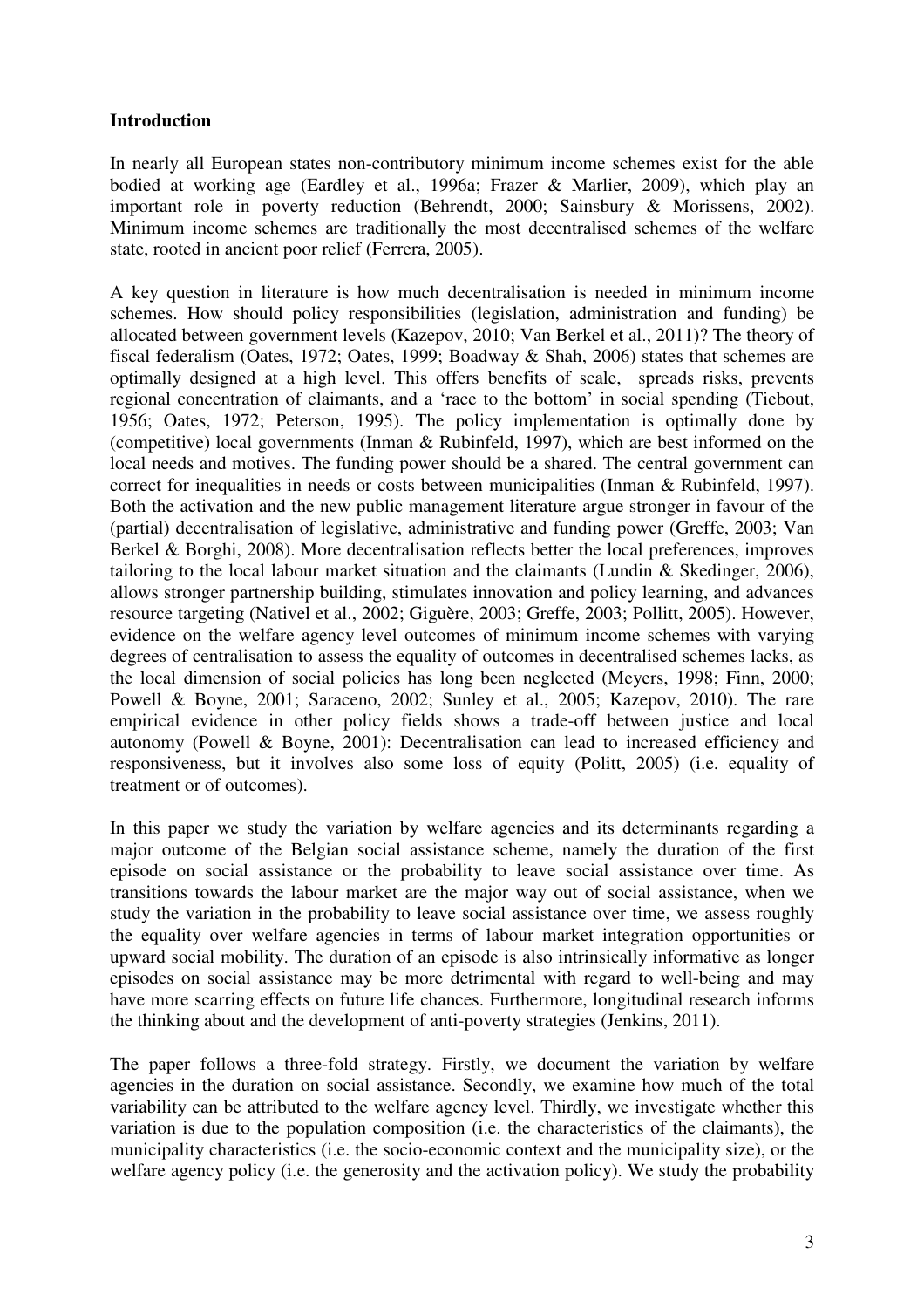to leave social assistance over a period of two years for a representative sample of 14270 Belgian individuals who entered social assistance in the course of 2004. We use discrete-time multilevel event history analysis to assess the impact of the various individual and municipality-level drivers. Belgium is an interesting country to study the outcomes of a decentralised scheme for various reasons: the social assistance scheme is medium to highly decentralised with local variation in the generosity and the activation policy, the local entities vary in size, the country encompasses heterogeneous socio-economic contexts, and it disposes of rich longitudinal data to international standards on social assistance uptake.

The outline of the paper is as follows. The first section covers a review of the literature and sets out hypotheses which may account for local variation in duration. The second part describes the design of the social assistance scheme. In the third section we deal with the data and the methodology used. The fourth section presents the results. In the last chapter we summarize and discuss the findings and present the limitations of the study.

## **1. Literature Review and Hypotheses**

The research tradition that studies social assistance dynamics<sup>1</sup> tests the duration dependency and the heterogeneity theses. The duration dependency theory predicts that the likelihood of beneficiaries to exit social assistance decreases as their episode becomes longer. The time on social assistance as such influences their probability of leaving due to the depreciation or stagnation of human and job-specific capital, and the negative signalling effect for employers of welfare recipiency. The heterogeneity hypothesis argues that claimants differ in their employability due to personal and household characteristics. Evidence for both statements is found (Bane & Ellwood, 1994; Dahl & Lorentzen, 2003). When studying local variation, the heterogeneity thesis considers the composition effect, i.e. the impact of differentiated social assistance populations. The duration dependency theory covers the effect of staying on the minimum income scheme, for which we expect no variation between welfare agencies.

This literature has been criticized for neglecting institutional determinants, namely the design and the governance of the scheme. Key design elements are the generosity level, the possible benefit duration, and the activation efforts. With regard to the generosity level, the standard job search theory (Cahuc & Zylberberg, 2004) states that a more generous benefit is likely to raise the reservation wage and to reduce the search effort, entailing a longer duration. This theory is empirically well established (Atkinson & Micklewright, 1991(for the unemployment insurance); Fortin, Lacroix & Drolet (2004); Lemieux & Milligan (2008) (for welfare in Canada); Moffit (2002) (for welfare in the USA)), although the magnitude of the effect is not always substantial. We contrast this hypothesis with the less popular assisted equilibrium thesis. A low benefit level may be insufficient to survive, so that beneficiaries start working in the informal economy and look for a precarious assisted equilibrium (Gustafson et al., 2002). Another argument for a higher chance to leave with more generosity is that economic deprivation hampers a claimant's probability to start working due to for example mental health difficulties (Hammer, 1999). Secondly, concerning the possible benefit duration, the job search theory expects a longer duration when the possible benefit duration is longer. Empirical evidence for the unemployment insurance (Lalive & Zweimüller, 2004; Van Ours & Vodopivec, 2006 confirms this thesis. However, possible benefit duration is unlimited in time for social assistance everywhere in Belgium. Finally, regarding the activation intensity, we expect a positive effect of counselling and monitoring of job search effort on the probability to leave (Boone et al., 2001; Engström et al., 2009).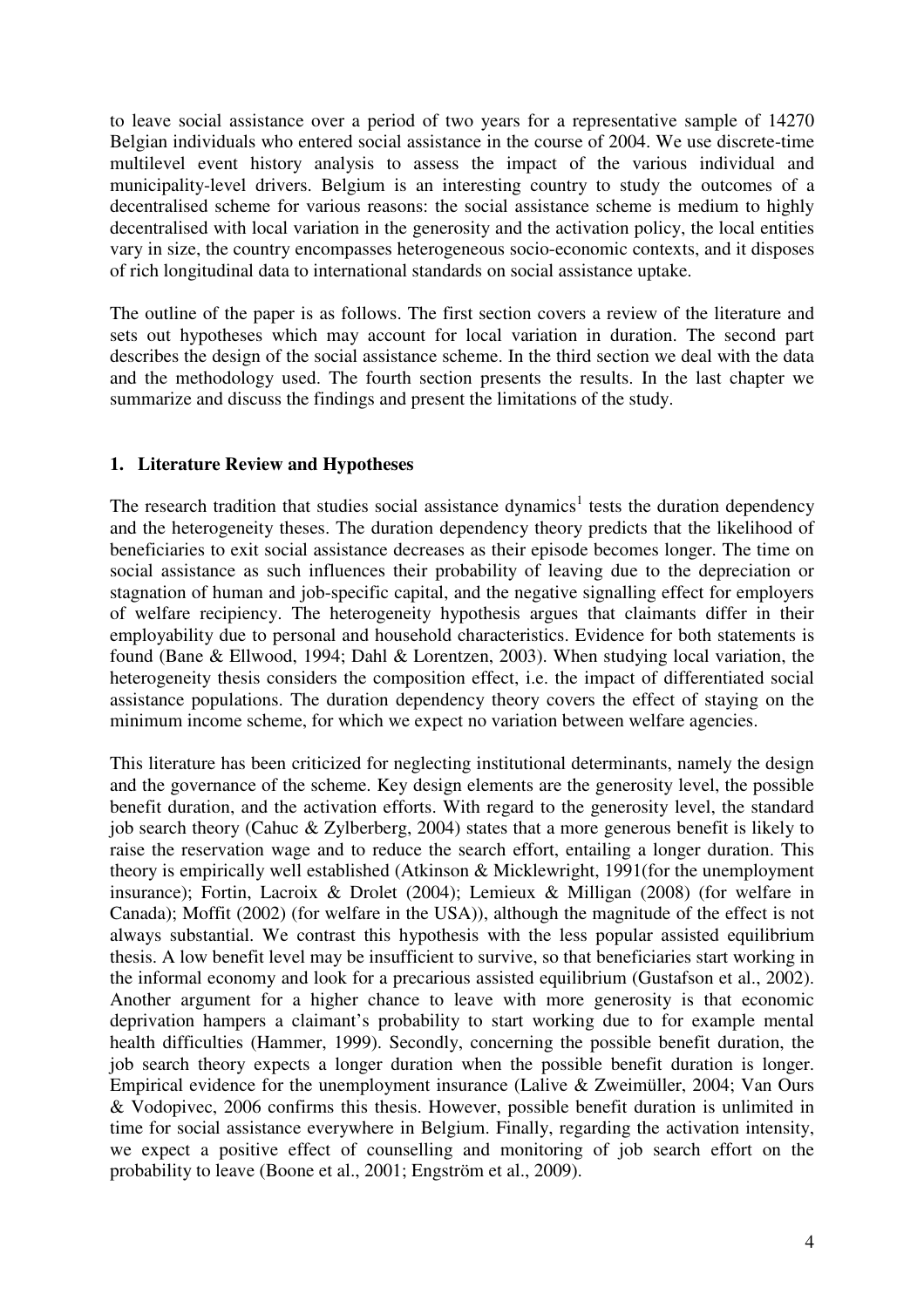Regarding the governance, we contrast two types of arguments within the literature. Some authors within fiscal federalism predict that agencies in relatively small communities are more likely to provide services efficiently (Inman & Rubinfield, 1997). By contrast, others state that agencies in small municipalities may have less institutional capacity (De Vries, 2000; Prud'homme, 1995; Pollitt, 2005:379) to empower beneficiaries and to help them to find a suitable job than agencies in bigger communities. Dahl & Lorentzen (2003) do not find a significant effect of the municipality size when studying the exit to work for the 1995 entry cohort in Norway.

Furthermore, also the socio-economic context of the municipalities of the welfare agencies may have an effect on the probability of leaving social assistance. Hoynes (2000) and Van der Klauw & Van Ours (2001) report a substantial to important effect of the local labour market conditions and the economic cycle (Hoynes, 2000), and a differential effect for individuals in line with their characteristics (Hoynes, 2000; Hansen, 2008; Van der Klauw & Van Ours, 2001).

In summary, the welfare agency variation in the duration in social assistance in Belgium can be due to five types of determinants (see Table 1), namely the population composition, the municipality size, the socio-economic context, the generosity level, and the activation policy. We identify only five determinants as we do not expect the duration dependency to vary across welfare agencies, and the possible benefit duration presents no variation in Belgium.

| <b>Entity</b>   | <b>Thesis</b>          | <b>Formulation</b>                                        |
|-----------------|------------------------|-----------------------------------------------------------|
| Individual      | Heterogeneity          | Probability to leave welfare depends on individual        |
| characteristics |                        | characteristics                                           |
| Welfare agency  | Activation intensity   | Higher chance to leave if the activation effort is higher |
| policy          | Generosity level       | Job search theory: Less chance to leave if the            |
|                 |                        | generosity level is higher                                |
|                 |                        | Assisted equilibrium and economic deprivation theses:     |
|                 |                        | Higher chance to leave if the generosity level is higher  |
| Municipality    | Municipality size      | More chance to leave in small municipalities              |
| characteristics |                        | Institutional capacity: Less chance to leave in small     |
|                 |                        | municipalities                                            |
|                 | Socio-economic context | Higher chance to leave if the socio-economic context      |
|                 |                        | is better                                                 |

**Table 1: Hypotheses for welfare agency variation in duration** 

**Source: Authors' compilation** 

### **2. The Belgian Social Assistance Scheme**

In Belgium, the social assistance scheme is the last financial safety net for able-bodied persons at working age. The entitlement is regulated by a household-based means-test. The scheme exists in addition to other categorical social assistance schemes (e.g. for persons with a handicap or elderly). In Belgium the unemployment benefits are unlimited in time in principle. Consequently, the long-term unemployed are not found in social assistance, and the minimum income scheme fulfils a very residual role. Furthermore, school leavers can, after a waiting period, benefit from a flat-rate unemployment benefit. By contrast, needy full-time students who enhance their labour market chances, and are aged between 18 and 25, can also apply for the minimum income benefit. In June 2005 1.7 % of the population at working age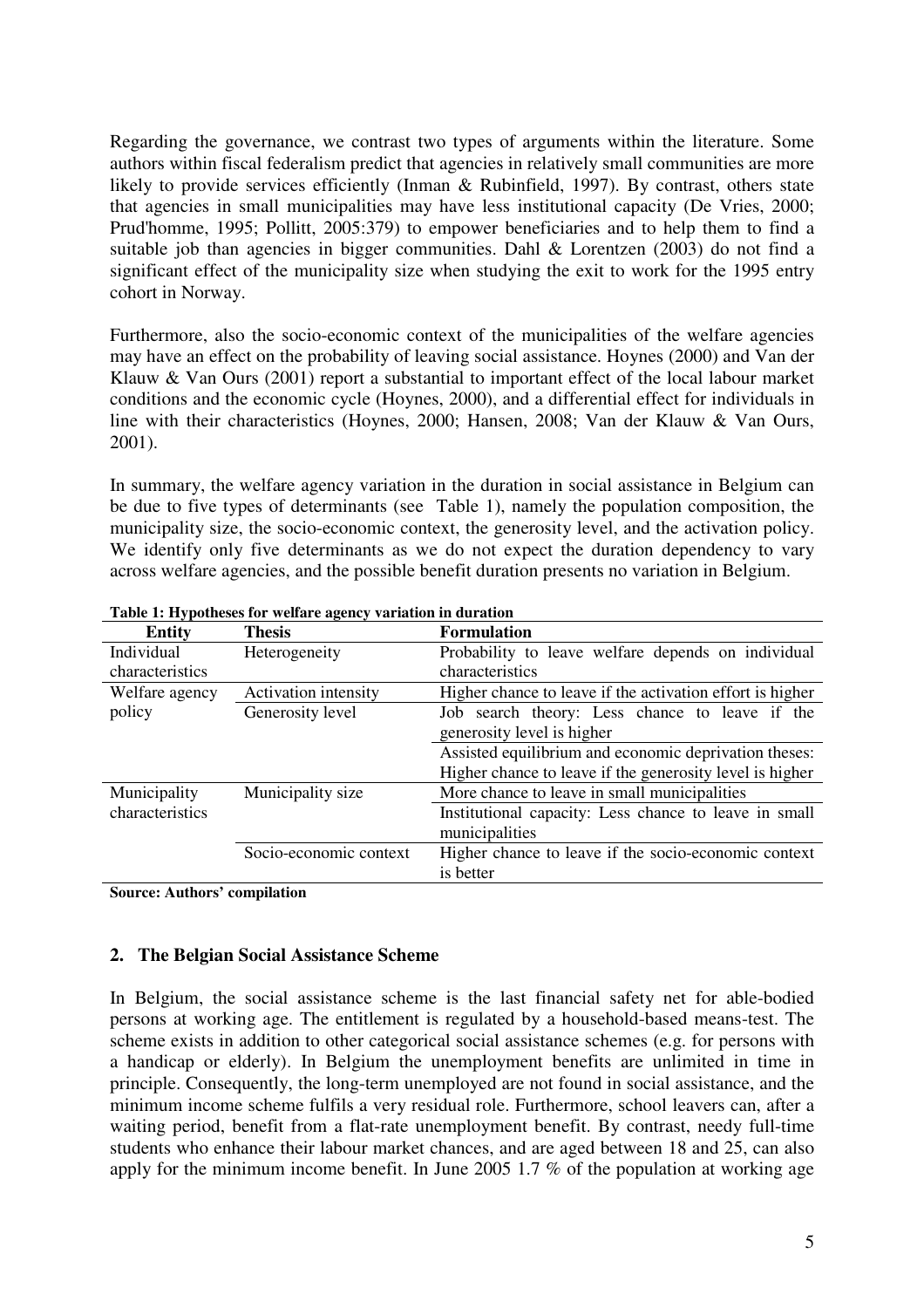was entitled to the minimum income benefit. To European standards, this is a low percentage (Carcillo & Grubb, 2006).

The Belgian social assistance scheme is moderately to highly decentralized (Eardley, 1996b; Saraceno, 2002; Hölsch & Kraus, 2004; Van Mechelen & De Maesschalck, 2009; Kazepov,  $2010$ ), both in terms of minimum income protection and activation<sup>2</sup>. It is a shared competence of the federal state and the 589 local welfare agencies (one in each municipality). Welfare agencies are autonomous organizations under public law, governed by politically composed local councils. The federal government lays down the national statutory framework (Eardley et al., 1996b). Local welfare agencies administer the federal legislation and take supplementary initiatives on the local budget in line with the local needs to ensure human dignity for every citizen. Eligibility to the minimum income benefit is regulated by two Acts, namely the Social Integration Act and the Societal Help Act. These acts distinguish between beneficiaries in terms of a combination of nationality and residence status criteria<sup>3</sup>. Generally spoken, the Societal Help Act covers the more recent immigrants. The beneficiaries are supposed to be disposable for work under both acts, except when exempted from this condition due to health or equity reasons. The benefit amount is the same under both acts, but activation efforts are legally concentrated on those under the Social Integration Act with a more durable connection with Belgium. Both Acts are funded by selective matching grants (Bird et al., 2003) by the federal state, but the reimbursement percentage differs. The Social Integration Act benefit is paid 50% by both the federal state and the agencies. When the municipality has a high number of beneficiaries, the federal payment increases, with a maximum of 65% of reimbursement. The Societal Help Act benefit is fully funded by the federal state. The federal subsidies for the participation of claimants in seven active labour market programmes targeted to social assistance beneficiaries are the same for all welfare agencies. They cover mainly subsidies for private sector employment and direct job creation in the public and non-profit sector. Another cost equalising mechanism to balance varying needs (Blöchliger & Charbit, 2008) besides of the increased reimbursement for the social integration act benefit, is a subsidy for activation efforts in cities. It applies to municipalities with more than 40000 inhabitants, entitled to the heightened reimbursement for the social integration act benefit, and having an above average number of beneficiaries in active labour market programmes.

Local discretion regards especially the generosity and the activation policy. Variation in generosity covers both unconditional cash transfers and reimbursements for specific expenditures, for example health care costs. The variation in the activation policy encompasses counselling, monitoring of job search, sanctioning, and profiling towards training and active labour market programmes. We refer to Table 4 (see further) for an assessment of the range of variation in policy between agencies.

The municipality of the main residence according to the real living situation is responsible<sup>4</sup> for benefit entitlement. Consequently, beneficiaries cannot choose their welfare agency, and the competition between agencies is rather limited. If beneficiaries want to change agency, they need to move to another municipality.

## **3. Data and Methodology**

We use administrative longitudinal individual-level data for a sample of 14270 Belgian social assistance beneficiaries within 574 welfare agencies. The beneficiaries entered the scheme in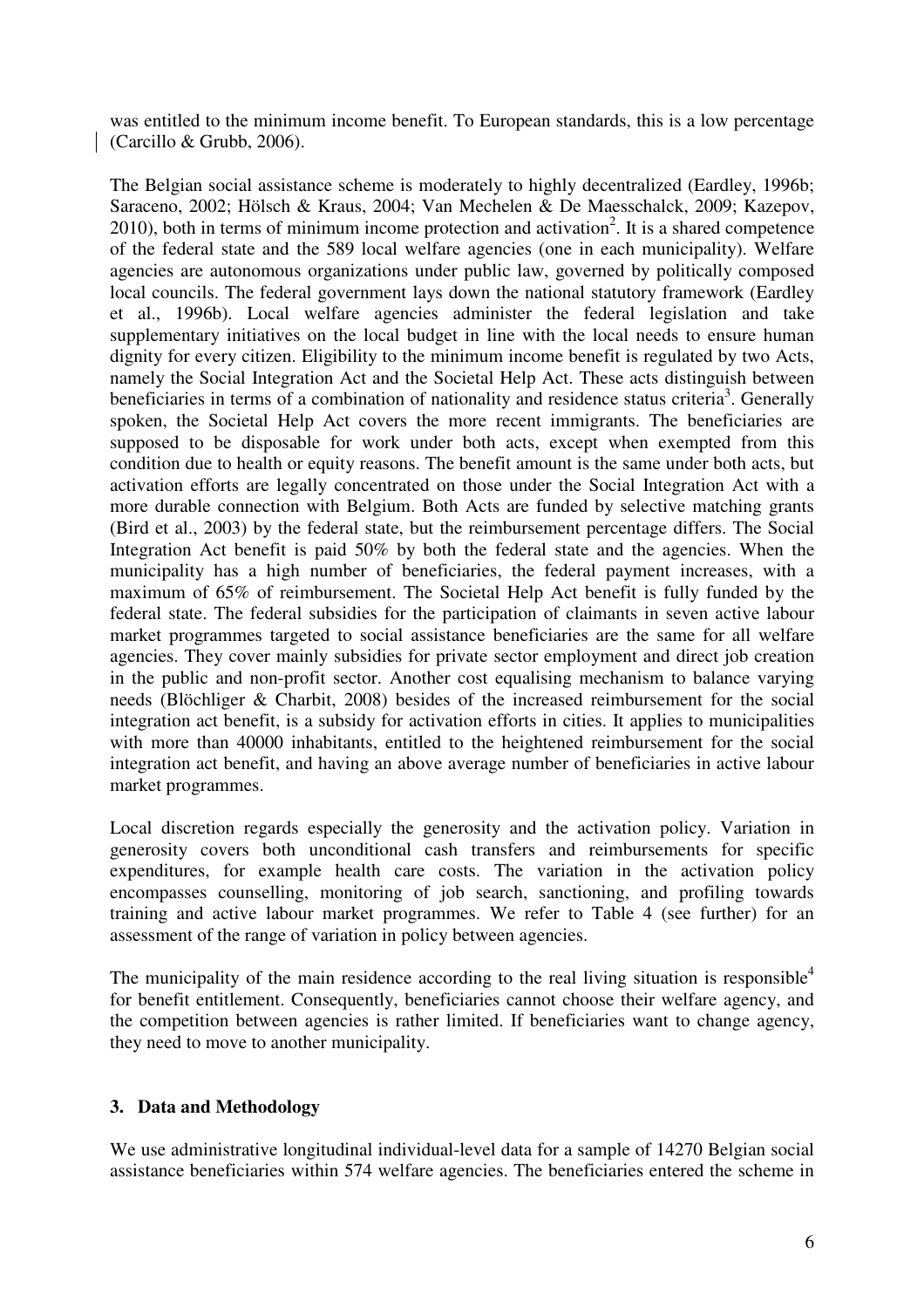the course of 2004, are aged 18 to 64, and did not receive any social assistance in the preceding period of one year and one quarter. Their careers in social assistance are followed over two years, starting from their personal entry time. The sample is a subpopulation of a proportionally stratified sample without replacement of the stock population on 1 January 2004 and the inflow in 2004 and 2005, stratified by sex, age, legislation, province, and municipality size<sup>5</sup> with a fixed sample fraction of one third. The data cover non-negative payment records between the federal administration and the welfare agencies from the Belgian Crossroads Bank for Social Security<sup>6</sup>. 11 persons with missing sex and 79 persons without nationality group have been dropped.

We examine a key outcome of the social assistance scheme, namely the duration of the first episode or the probability to leave over time. The duration is calculated including breaks of one month. Those breaks are the most frequent<sup>7</sup> and are likely to represent administrative realities.

With regard to defining mutually exclusive states regarding work and welfare (cf. Cappellari & Jenkins, 2008) we lack monthly data on work other than the federal activation programmes. As a result, if beneficiaries combine a federal activation programme for social assistance beneficiaries with a complementary minimum income benefit their episode is considered to be ended. By contrast, if someone works in another job and they still receive a complementary minimum income benefit, they are still counted as claimants as we cannot sort them out.

To gauge the magnitude of local variation in duration, we explore between-municipality variation for the municipalities having at least 20 beneficiaries in our sample. After that, we use two methods to unravel the drivers of variation. We inspect hazard functions by municipality characteristics, and we do discrete-time multilevel event history analysis<sup>8</sup> to estimate the effects of individual- and municipality-level characteristics on the exit probability over time. While the former procedure shows the raw scores, the latter sorts out the effect of a variable, controlling for other characteristics, while restraining the baseline hazard function. We use multilevel event history to account for right-censoring<sup>9</sup>, the hierarchical structure of the data, and unobserved heterogeneity. Multilevel analysis enables to account for nonindependency of observations (beneficiaries in the same municipality may have more similar outcomes), to investigate the nature of between-municipality variability and the effects of municipality-level characteristics on an individual outcome, and to account for unobserved heterogeneity at individual level by introducing a random effect<sup>10</sup>. The latter is important as not controlling for unobserved heterogeneity may overestimate negative duration dependency. It means that we account for unobserved characteristics such as e.g. motivation, personality or intrinsic beauty. The multilevel model covers three classifications, namely person-periods nested within individuals who are cross-classified in welfare agencies. The highest classification is cross-nested (Rasbash, 2008) as persons can belong to more than one welfare agency during their trajectory. We do event history analysis to analyse the timing of an event, namely leaving social assistance. We use a logit link function to model the hazard function. A sensitivity analysis, which covers the same analysis for beneficiaries without a change of welfare agency over time, and for all beneficiaries for the welfare agency at entry is done to check the robustness of the results of the cross-classified model. To identify the part of the variation in leaving probability which can be attributed to the welfare agency level, we calculate the variance partitioning coefficient (VPC).

The following individual-level variables are included to gauge the composition effect: sex, age, nationality at birth<sup>11</sup>, naturalisation, being a full-time student<sup>12</sup>, the work intensity in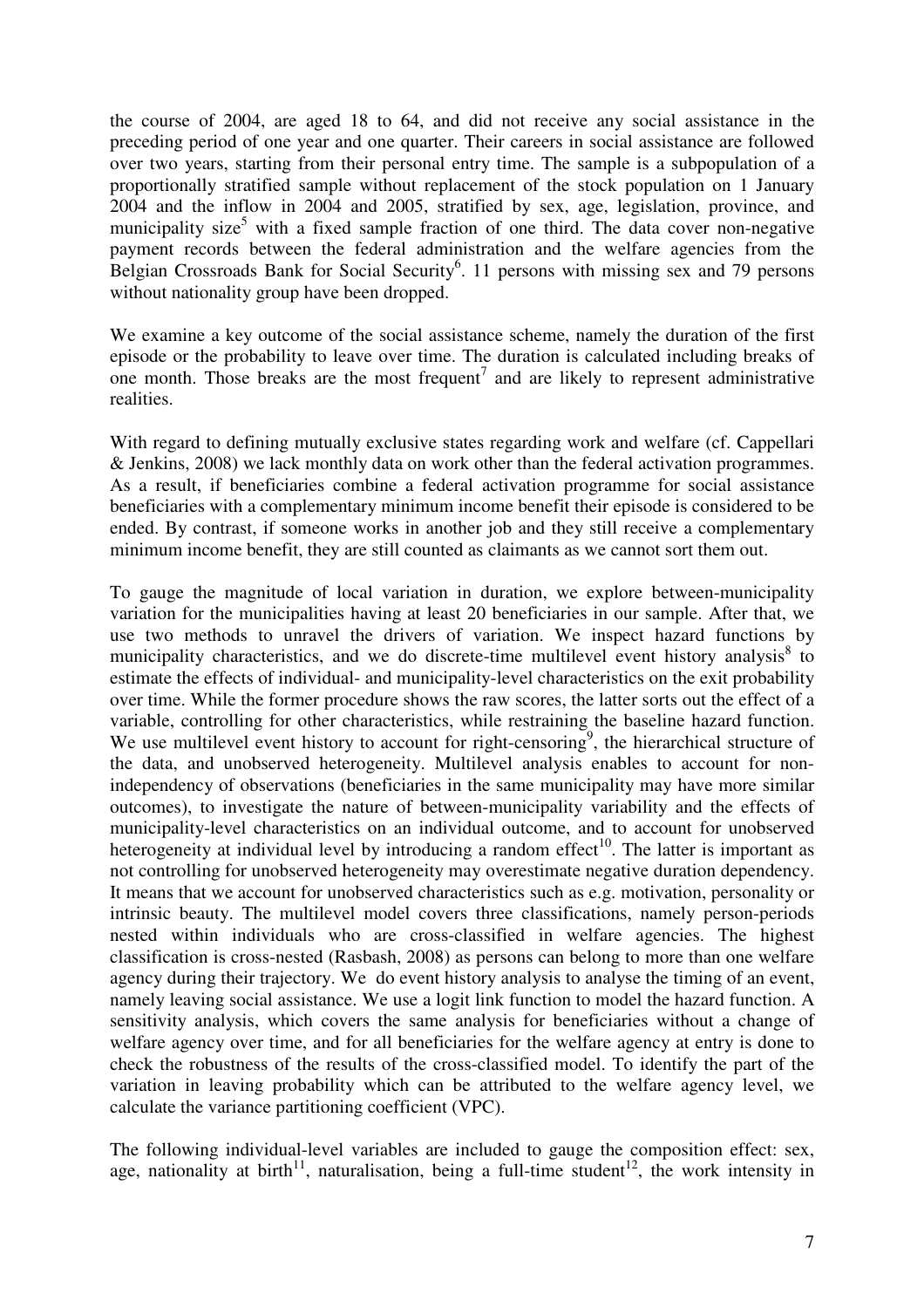Belgium since 1999, and having at least one change in welfare agency<sup>13</sup>. Age, naturalisation, and being a student are time-varying variables. Unfortunately, we lack data on the highest educational level obtained. Therefore, we include the labour market history. It is counted as the number of quarters beneficiaries have legally worked (not taking into account student jobs) in Belgium in their last five years divided by the number of quarters in five years. The calendar time quarter is a time-varying control variable. The continuous covariates are centred.

At welfare agency level, we investigate the impact of the municipal unemployment rate, the municipality size, the activation rate, and the generosity level. The unemployment rate, and the municipality size are time-varying. The agency level data are collected from various sources, calculated as shown in Table 2. All agency level data are categorical due to privacy restrictions. Inconveniences of the generosity indicator, the best available indicator, are that we do not take into account that welfare agencies spend a (variable) part of their budget on inhabitants which are not entitled to the minimum income benefit, the needs of the beneficiaries in different municipalities may vary, and the allocation of supplementary benefits can diverge strongly between beneficiaries within the same municipality. Regarding the activation policy, we test the effect of the welfare agency participation rate by all beneficiaries (not only entrants) in the course of the year in the seven federal active labour market programmes targeted at social assistance beneficiaries. We use this indicator as we do not dispose of both welfare agency level data on the presence and intensity of job search monitoring and counselling, on sanctioning, or the number of proposals to participate in the federal active labour market programmes, and individual level data on job search. Although beneficiaries can start to work by other means (e.g. interim work or a regular job)<sup>14</sup>, and we cannot separate the policy from its outcomes, we use this measure as a proxy that captures the effort done by the agency to integrate beneficiaries into the labour market. The unemployment rate is used as a proxy for the socio-economic context. The welfare agency policy indicators are not time-varying due to reasons of data availability a nd data consistency.

| <b>Indicator</b>              | <b>Data Sources</b>                         | <b>Calculation</b>                    |  |  |  |  |  |  |
|-------------------------------|---------------------------------------------|---------------------------------------|--|--|--|--|--|--|
| Number of inhabitants         | Population Register January 2004-2006       | inhabitants<br>Number of<br>the<br>in |  |  |  |  |  |  |
|                               |                                             | municipality                          |  |  |  |  |  |  |
| Unemployment rate $(\%)$      | Local Employment Accounts 2004-2006         | Yearly mean of the share of the       |  |  |  |  |  |  |
|                               |                                             | workforce (aged 15-64) that is        |  |  |  |  |  |  |
|                               |                                             | jobseeker and non-working             |  |  |  |  |  |  |
| Generosity level $(\epsilon)$ | Dexia Survey – Welfare agency Accounts      | Total budget for cash or in-kind      |  |  |  |  |  |  |
| (average)<br>amount<br>per    | 2004, Flemish Agency for Interior Policy –  | supplementary benefits per agency     |  |  |  |  |  |  |
| beneficiary per year)         | <b>Welfare Agency Accounts</b>              | divided by the total number of        |  |  |  |  |  |  |
|                               |                                             | beneficiaries per year in the agency  |  |  |  |  |  |  |
| Activation rate $(\%)$        | Social Integration Administration data 2004 | The number of unique beneficiaries    |  |  |  |  |  |  |
|                               |                                             | the course of the year,<br>in         |  |  |  |  |  |  |
|                               |                                             | participating in one of the federal   |  |  |  |  |  |  |
|                               |                                             | activation measures in the agency,    |  |  |  |  |  |  |
|                               |                                             | divided by the number of all          |  |  |  |  |  |  |
|                               |                                             | unique beneficiaries in the course    |  |  |  |  |  |  |
|                               |                                             | of the year in the agency             |  |  |  |  |  |  |

**Table 2: Data sources and calculation of the municipality-level indicators** 

#### **Source: Authors' compilation**

Before moving on to the results, we sketch the characteristics of the beneficiaries and municipalities. As Table 3 shows, half of the beneficiaries are women, and half are men. Regarding age, nearly half of the beneficiaries are aged between 25 and 44. More than one third is younger than 25. Concerning the nationality at birth, less than 50% of the beneficiaries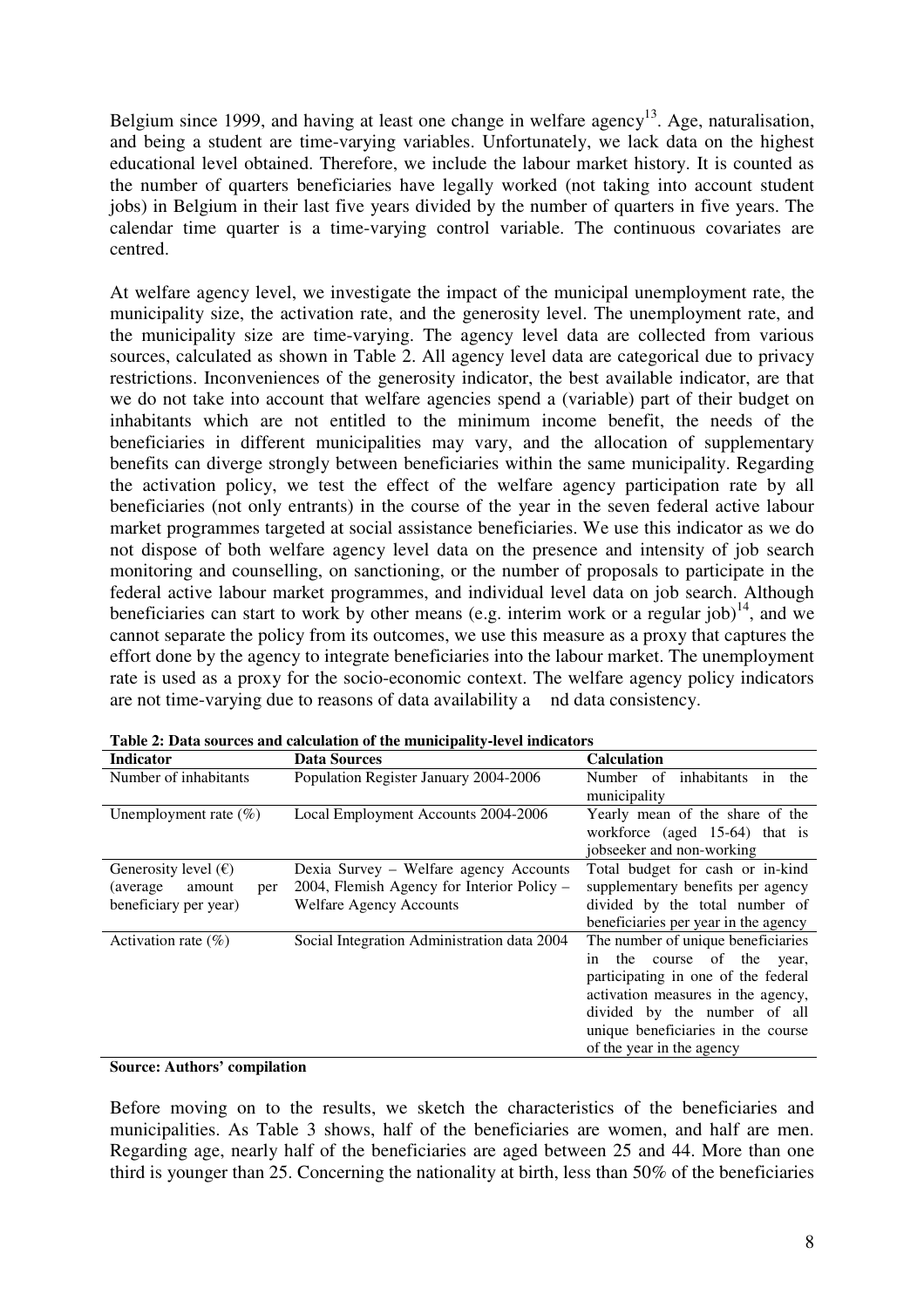are born in Belgium. For the non-natives, the non-EU born constitute the major group. One out of four is naturalised. Nearly 60% of the beneficiaries has never worked in Belgium during the last five years. 15% of the beneficiaries are students. One out of ten has changed welfare agency at least once during the observed period. Table 4 presents the characteristics of the 572 welfare agencies of the beneficiaries at entry<sup>15</sup>. Regarding the municipality size, nearly three out of four municipalities have less than 40000 inhabitants. Municipalities' size in the sample ranges between about 1000 and 450000 inhabitants. Two thirds have an unemployment rate under 10%. The same holds for the activation rate. Concerning the generosity, half of the agencies attribute on average less than 500€ per year per beneficiary. 23% allocates between 500 € and 1000€.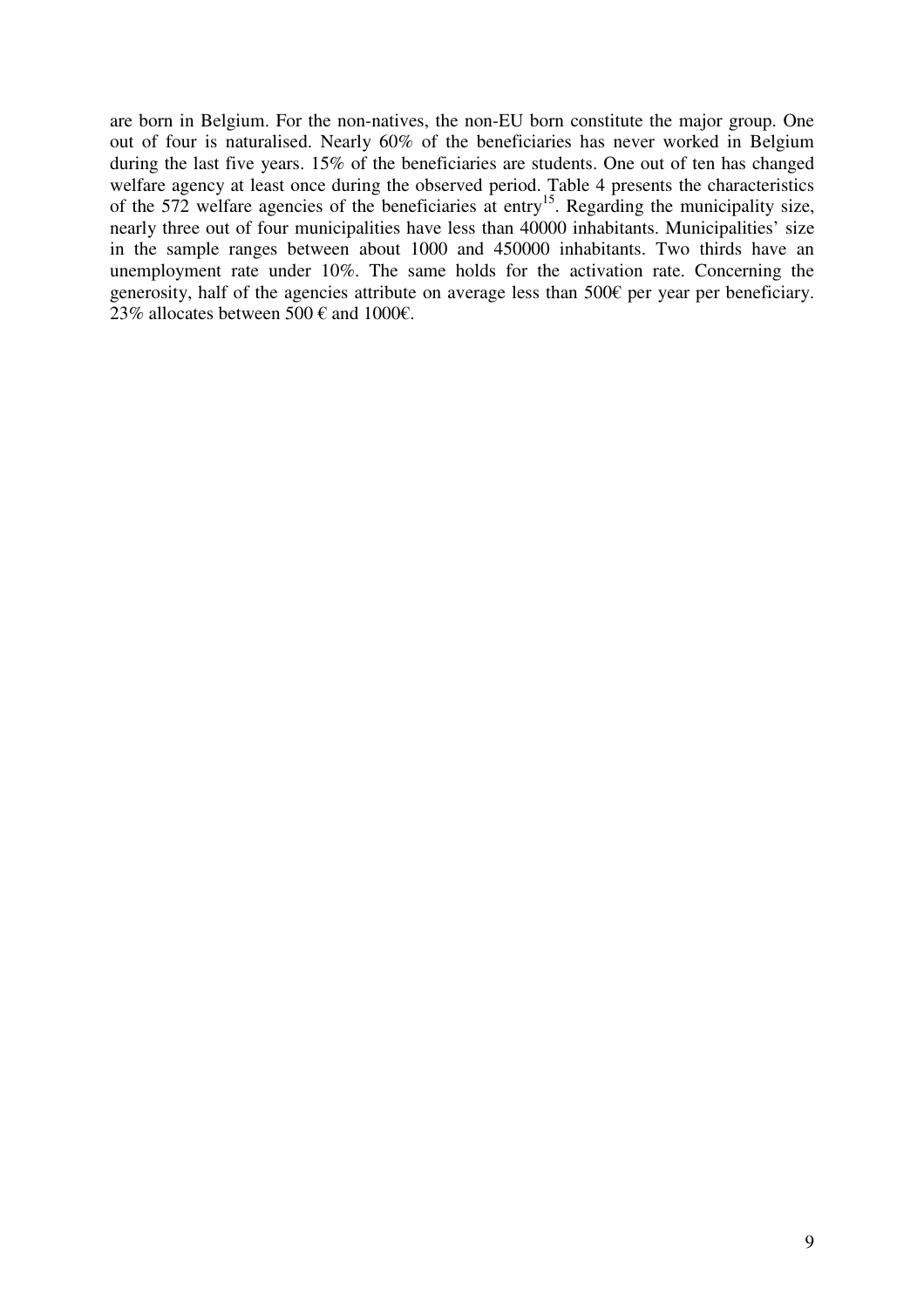| <b>Sex</b>                                            | Percentage |
|-------------------------------------------------------|------------|
| Man                                                   | 49.8       |
| Women                                                 | 50.2       |
| Age                                                   |            |
| $18 - 24$                                             | 36.5       |
| $25 - 44$                                             | 46.3       |
| 45 and more                                           | 17.2       |
| Nationality at birth                                  |            |
| Belgian nationality                                   | 47.3       |
| EU nationality                                        | 13.2       |
| Non-EU nationality                                    | 38.3       |
| Unknown nationality                                   | 1.2        |
| <b>Naturalisation</b>                                 |            |
| No                                                    | 75.5       |
| Yes                                                   | 24.5       |
| Working intensity in Belgium over the last five years |            |
| $0\%$                                                 | 57.2       |
| $1 - 50\%$                                            | 28.0       |
| $51 - 75%$                                            | 6.4        |
| 75 - 100%                                             | 8.4        |
| <b>Student</b>                                        |            |
| No student                                            | 85.4       |
| Student                                               | 14.6       |
| Welfare agency change over the observed period        |            |
| No agency change                                      | 90.5       |
| At least one agency change                            | 9.5        |

#### **Table 3: Socio-economic characteristics of the beneficiaries at entry (N=14270)**

**Source: Data Warehouse Labour Market and Social Security, own calculations** 

#### **Table 4: Welfare agency characteristics at entry (N=572)**

| <b>Municipality size</b>                                   | N (Beneficiaries) | N (Agencies) | $%$ (Agencies) |
|------------------------------------------------------------|-------------------|--------------|----------------|
| $<$ 10000 inhabitants                                      | 1346              | 238          | 41.6           |
| 10000 - 19999 inhabitants                                  | 2729              | 199          | 34.8           |
| 20000 - 39999 inhabitants                                  | 3073              | 100          | 17.5           |
| 40000 - 99999 inhabitants                                  | 3432              | 27           | 4.7            |
| 10000 inhabitants and more                                 | 3690              | 8            | 1.4            |
| Municipal unemployment rate (quintiles)                    |                   |              |                |
| $< 5.7\%$                                                  | 783               | 114          | 19.9           |
| $5.7 - 7.4\%$                                              | 1525              | 116          | 20.3           |
| $7.5 - 10.3\%$                                             | 1767              | 112          | 19.6           |
| $10.4 - 13.6\%$                                            | 1856              | 115          | 20.1           |
| $> 13.6\%$                                                 | 8839              | 115          | 20.1           |
| <b>Activation rate</b>                                     |                   |              |                |
| $< 10\%$                                                   | 7471              | 336          | 58.7           |
| $\geq 10\% \& 10\%$                                        | 6146              | 191          | 33.4           |
| $\leq 20\%$                                                | 653               | 45           | 7.8            |
| Generosity level (average amount per year per beneficiary) |                   |              |                |
| $< 500 \text{ } \in$                                       | 9968              | 283          | 49.5           |
| $>$ 500 & < 1000 €                                         | 2507              | 128          | 22.4           |
| $\geq$ 1000 & < 2000 €                                     | 551               | 54           | 9.4            |
| $>2000 \text{ } \in$                                       | 188               | 21           | 3.7            |
| Unknown                                                    | 1056              | 86           | 15.0           |

**Source: Data Warehouse Labour Market and Social Security, own calculations**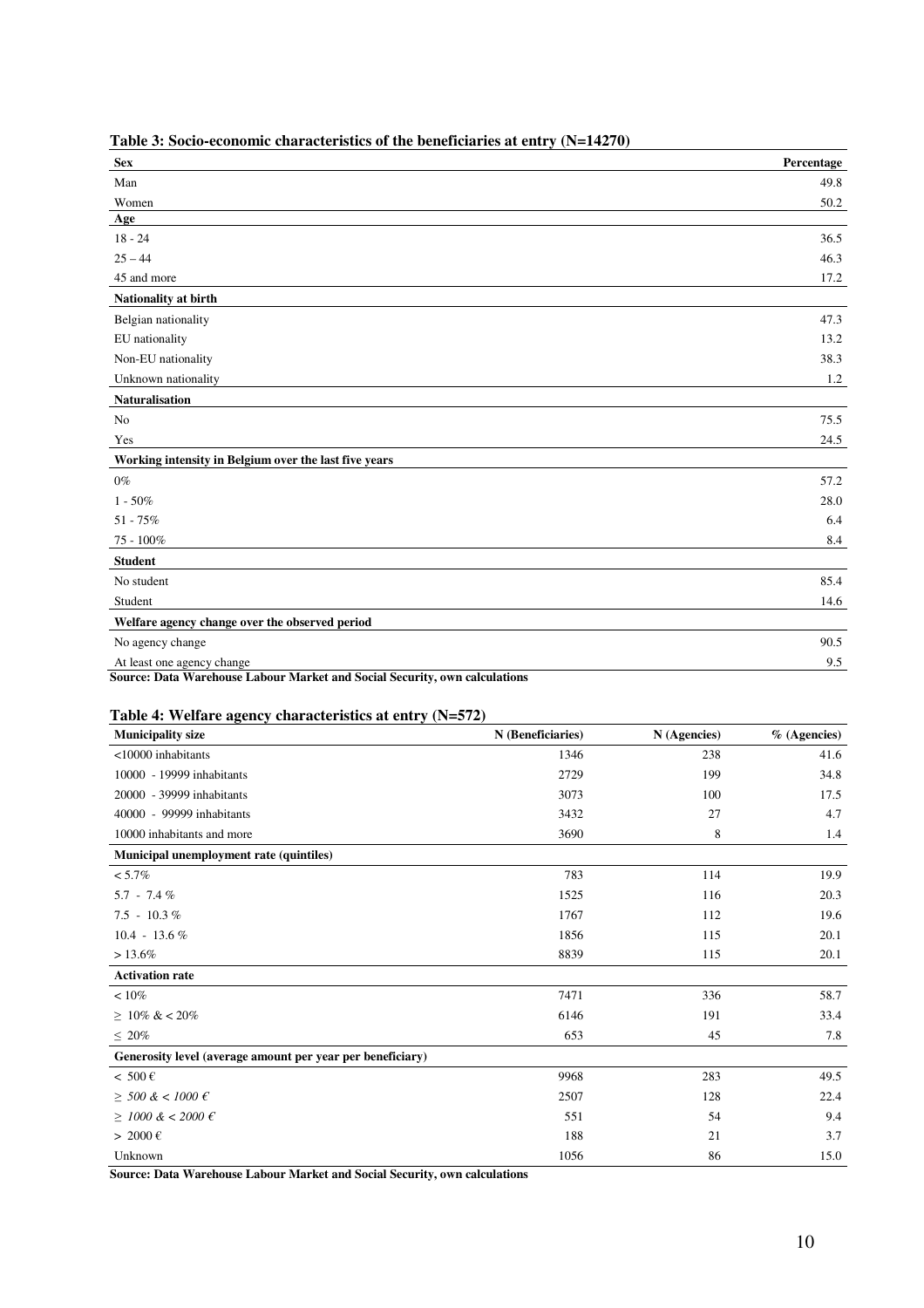## **4. Results**

Firstly, we present the raw scores of the variation in duration in the first episode on social assistance. Secondly, we look into the hazard functions by municipality characteristics. Thirdly, we make use of a more systematic approach to filter the effect of drivers, controlling for other variables, and we assess the relative importance of the drivers in explaining the variation.

## **4.1. Variation in the Duration by Welfare Agencies**

The overall median duration of the first episode in social assistance for Belgian beneficiaries is 7.9 months, which is a medium turnover rate in an international perspective (Gustafson et al.,  $2002$ <sup>16</sup>. 61% have left social assistance within one year. 22% continue to receive benefits for more than two years. We find a huge variation in the median duration of episodes in social assistance between welfare agencies<sup>17</sup>. The minimal median duration is two months while the maximum median duration is at least 24 months. Five municipalities have a median duration that is higher than 24 months, which could not be calculated as we only observe beneficiaries over 24 months. The standard deviation is 5.7 months, while the mean of the welfare agencies median durations is 9.7 months. The distribution of median durations is however skewed to short durations, as shown in Figure 1.



**Figure 1: Histogram of median duration by welfare agency (N=151)** 

**Source: Data Warehouse Labour market and social security, own calculations** 

### **4.2. Hazard functions by welfare agency characteristics**

We find a huge variation in median duration at welfare agency level. We are now interested in finding out what drives this variation. Therefore, we inspect the hazard functions by welfare agency characteristics, which are displayed in Figure 2. The hazard rate shows the conditional probability of exit from social assistance at time t. This means the exit probability given that the individual has been on welfare for at least time t. All parts of Figure 2 show that the conditional probability to leave decreases over time, which suggests duration dependency, with the exception of the first months. In addition, we see in every figure an increase in the conditional probability of leaving during the last period under study, which is due to right-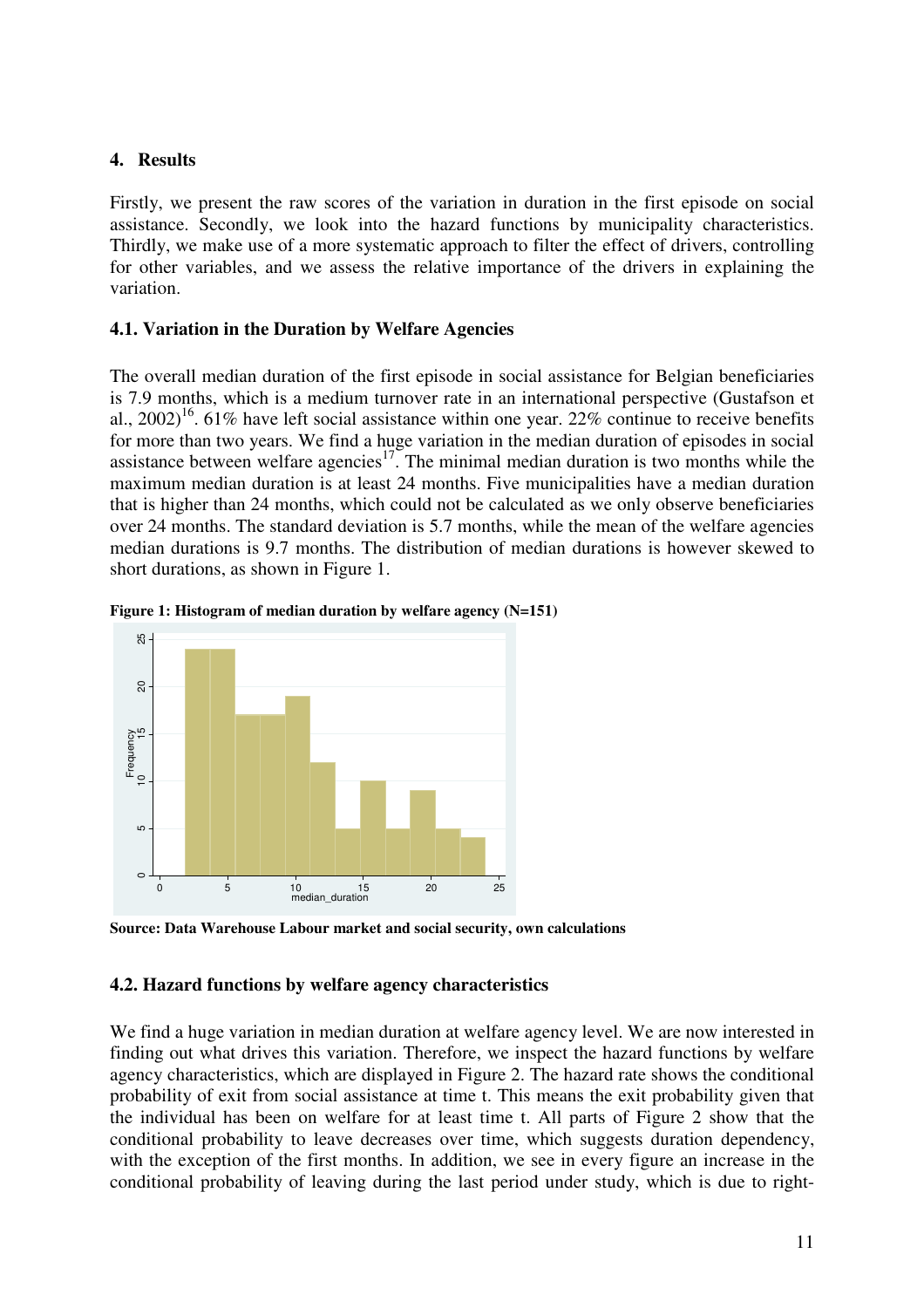censoring, and should not be interpreted in a meaningful way. Regarding the hazard functions by unemployment rate, the differences in the conditional exit rates are especially pronounced during the first months. The welfare agencies with a low to medium unemployment rate in the municipality present most often the best scores. The agencies with a very low unemployment rate do better in the beginning than those with (very) high unemployment rates, but after three months they do even worse. The hazards by varying municipality size all show more or less the same pattern (i.e. the same level and shape of the hazard). The conditional hazard rate is nearly at any time the lowest for the agencies in the smallest municipalities. During the first months, local agencies in municipalities with 10000 to 40000 inhabitants present the highest conditional probability to leave. The hazard curves by activation rate show a clear pattern during the first year. The higher the activation rate the higher conditional probability of leaving social assistance. After the first year the hazard curves show more similar hazard levels and they play leapfrog. Regarding the generosity level, we find a pattern which represents exactly the generosity levels during the first six months: the more generous, the higher the exit rate. However, there is one exception. After the first month, the hazard curve decreases steeply for the highest generosity level, and fluctuates heavily if time passes by due to the limited number of welfare agencies with this very high generosity level<sup>18</sup>. So, in general there is few variation in the hazard by welfare agency characteristics. The variation in the hazard of leaving is the most pronounced during the first year by varying activation rates, and to a lower extent by varying unemployment rates, and generosity levels.



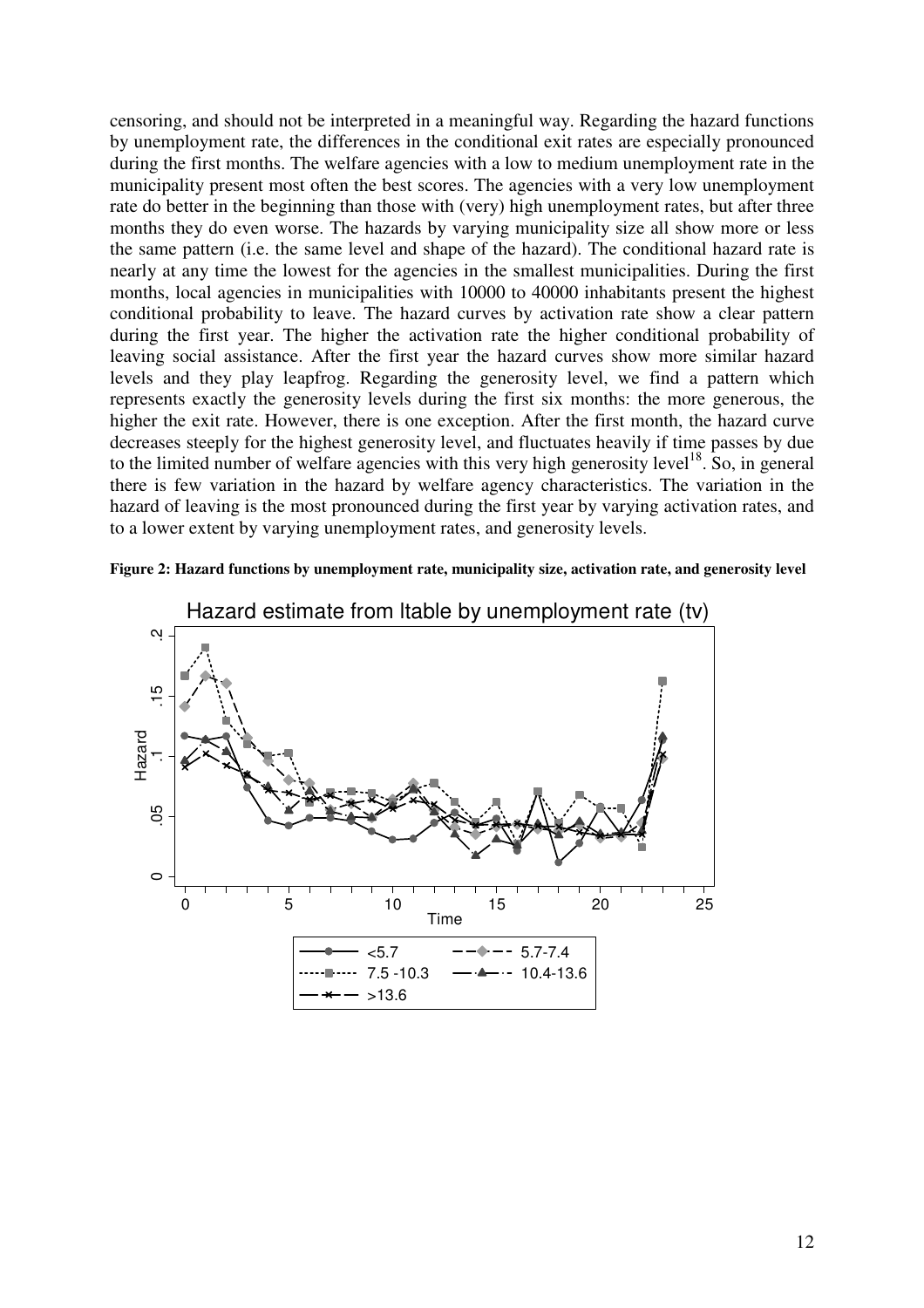

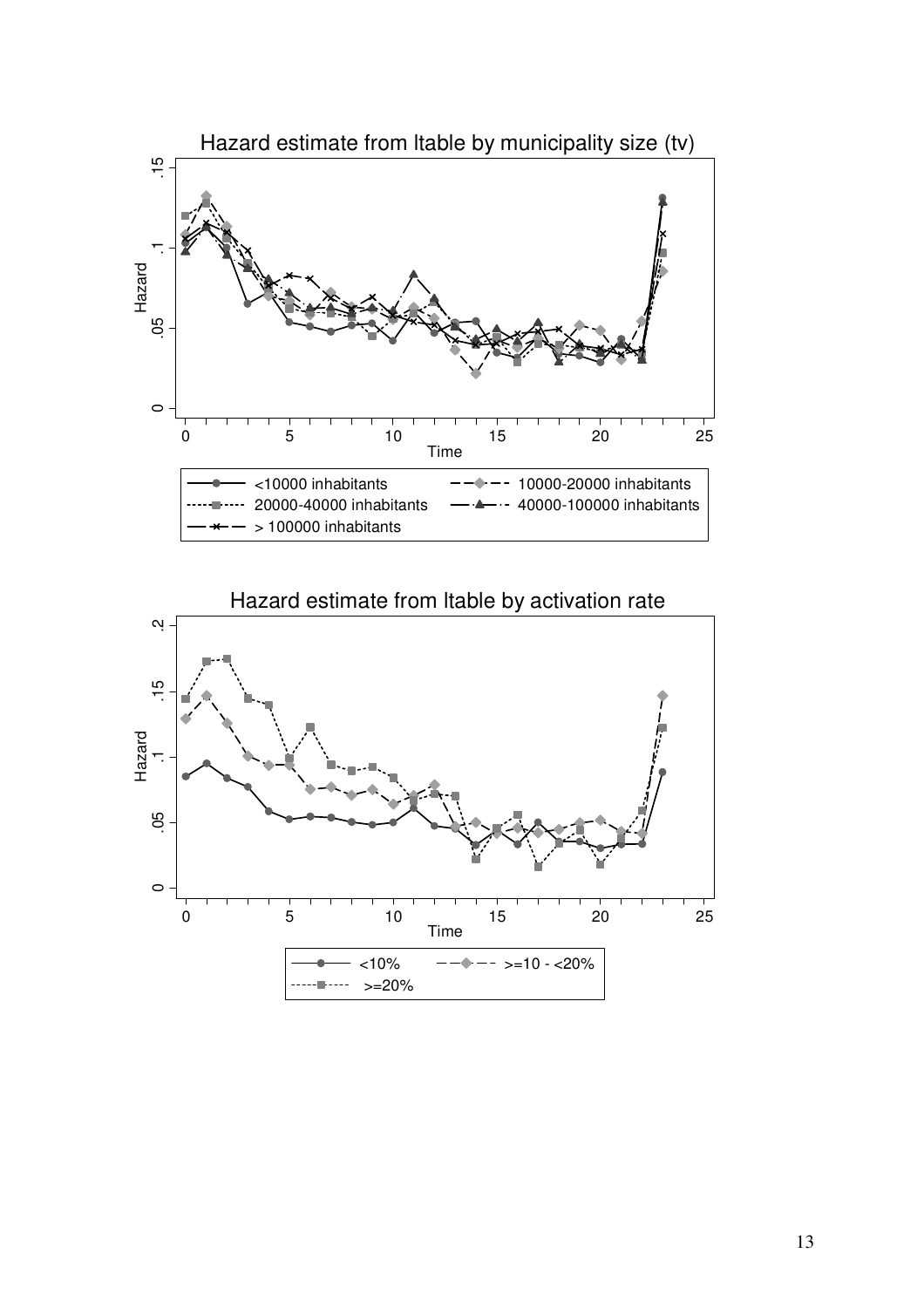

## **4.3. The Variation situated at Agency Level**

To estimates the part of the total variance which is attributable to the welfare agency level, we calculate he variance partitioning coefficient  $(VPC)^{19}$  (Steele, 2009). We calculate it for the empty random intercept model (Model 1 in Table 5) and find that 9% of the variability in duration is situated at the municipality level. This coefficient can also be interpreted as the correlation between the durations of two randomly selected individuals from the same agency (Steele, 2008). We evaluate this correlation as rather substantial<sup>20</sup>.

### **4.4. On the Drivers of the Variability**

Now, we want to study in a more systematic way what is the impact of the various possible drivers of the variability in the probability of leaving over time. The impact of individual and agency level covariates on the probability of leaving welfare is assessed by several nested models, which are shown in Table 5. We interpret only the results of the final model (model seven), which explains 64% of the variability in duration at the welfare agency level. In addition, the 'pure effect' of the agency level variables is shown in Table 5. We show them controlling for the personal time effect only, and controlling for the personal time and the individual heterogeneity effects.

We interpret the antilogs of the estimated coefficients for the final model in terms of the odds of the hazards. The odds is the ratio of the probability of experiencing the event (i.e. leaving social assistance) to the probability of surviving (i.e. staying in social assistance). The intercept represents the value of the odds of the hazard for the reference beneficiary in the model. This is a man of age 32 with the Belgian nationality, and a working intensity of 18%. He is not a student, and did not change welfare agency. The reference period is the first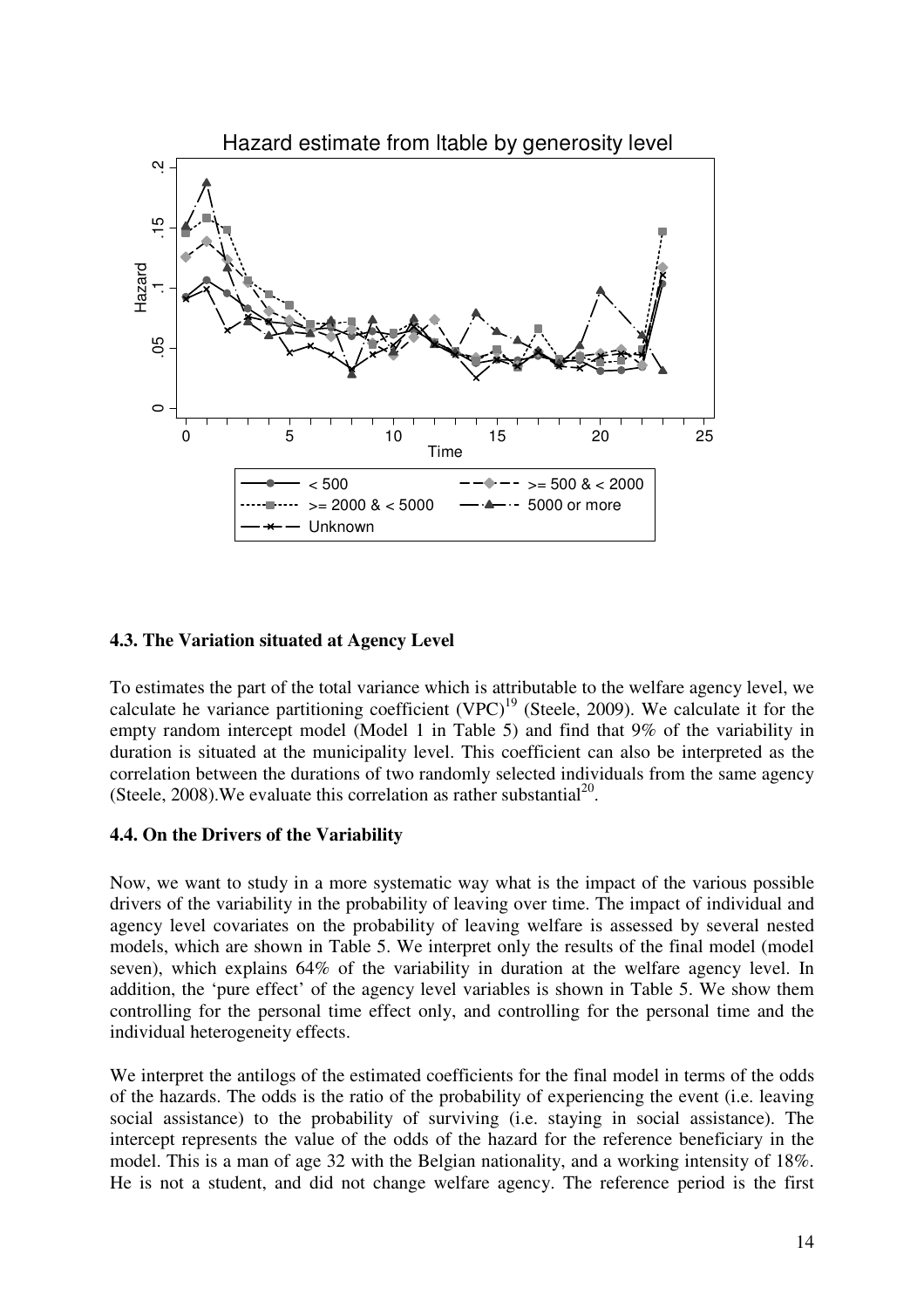quarter of 2004 for and the personal moment of entry of the beneficiary. He lives in a municipality with less than 10000 inhabitants with a very low unemployment and beneficiary rate, a the welfare agency that serves him has a low generosity level and a low activation rate. Concerning the duration, measured in terms of personal time, the raw parameters expressed on a logit hazard scale are used (Singer & Willett, 2003:418). The fifth order polynomial specification of time<sup>21</sup> specifies a function with four stationary points (Singer  $\&$  Willett, 2003), a curve with two peaks and troughs. The positive sign of time linear indicates that the hazard is firstly increasing over time. Similarly, the negative sign of time quadratic designates the decrease of the hazard until the second stationary point of the curve, and so on. Controlling for other characteristics, no significant difference exists in the odds between women and men. The increasing effect of age on the odds of leaving lessens with increasing age. With regard to nationality, having a non-EU-nationality at birth lowers the odds of leaving social assistance substantially in comparison to similar persons with a Belgian nationality. However, the initial gap in the transition probability is reduced if the beneficiary stays longer on welfare (which is demonstrated by the linear interaction with time). For those born with a EU-nationality the odds to leave is 0.4 times lower in comparison to similar natives. For the naturalised claimants the odds of leaving are more than two times as high as for beneficiaries alike not naturalised. This is a substantial effect. The working history also matters. An increase by 10% of the work intensity (6 months of work experience) improves the odds of leaving by  $0.15^{22}$ . Furthermore, we find that being a student is a very important determinant of lower odds for leaving. The odds to leave of a full-time student in comparison to similar persons who do not study is 18 times lower. This finding is in line with the fact that full-time students are exempted from activation requirements<sup>23</sup>. Finally, changing welfare agency, also substantially reduces the odds of leaving welfare (by nearly 8 times) in comparison to stayers alike in the same agency.

Concerning the agency level characteristics, the chance to leave the minimum income scheme does not differ significantly as a function of the socio-economic context (when controlling for other agency level variables). The municipality size matters as expected according to the institutional capacity perspective. The odds of leaving in big cities is nearly 0.7 times higher than the odds in municipalities with less than 20000 inhabitants. In cities and towns with 20000 up to 39999 inhabitants the odds of leaving is 0.3 times higher than in small municipalities alike. The leaving probability in cities with 40000 to 99999 inhabitants does not differ from those in small municipalities, when controlling for the generosity level. Bigger cities tend to have shorter durations for similar beneficiaries in comparable contexts. Regarding the activation rate, the expected effect is found. Beneficiaries in municipalities with high and middle activation rates have respectively 3.1 and 1.7 times the odds of leaving of beneficiaries in similar agencies with low activation rates. A generosity effect as proposed by the job search theory is not found. By contrast, a higher generosity level increases the odds of leaving, with the exception of medium high generosity levels.

So, if the reference beneficiary at the reference time would have been served by a welfare agency in a big city, with a very high activation rate and a low generosity level (between  $500 \epsilon$ ) and  $1000\epsilon$  per beneficiary per year), then his odds of leaving would be six times higher than the odds of the reference beneficiary in the reference welfare agency (i.e. a welfare agency in a very small municipality with a low unemployment rate, a low activation rate, and a low generosity level). If the same beneficiary would have been accompanied by a welfare agency in a medium municipality with a low activation rate, and a very high generosity level, his odds of leaving would be 3.1 times higher than those of a similar beneficiary in the reference agency.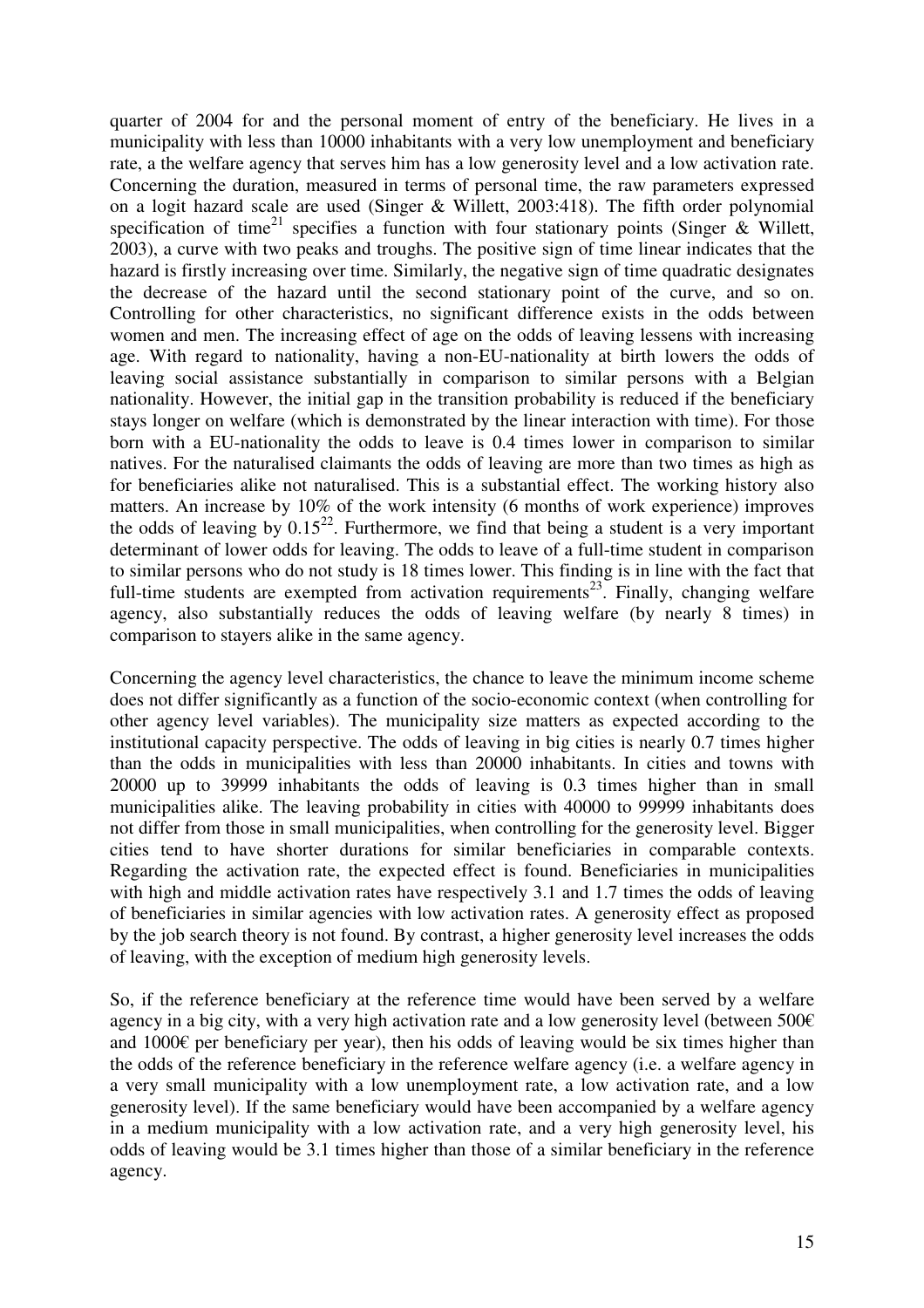| тэмникл темпэ ини эмпинги ис                                              |            |         |                                                          | ,,,,,,,,,, | vı                  |         | $\mathbf{w}_n$      | vuus vi          | .                   |         |                     | <b>IVU 7 111</b> |                              |                  |                    |
|---------------------------------------------------------------------------|------------|---------|----------------------------------------------------------|------------|---------------------|---------|---------------------|------------------|---------------------|---------|---------------------|------------------|------------------------------|------------------|--------------------|
|                                                                           | Model 1    |         | Model 2                                                  |            | Model 3             |         | Model 4             |                  | Model 5             |         | Model 6             |                  |                              | Model 7          |                    |
|                                                                           | Mean       | St.dev. | Mean                                                     | St.dev.    | Mean                | St.dev. | Mean                | St.dev.          | Mean                | St.dev. | Mean                | St.dev.          | Mean                         | St.dev.          | Antilog            |
| <b>Fixed part</b>                                                         |            |         |                                                          |            |                     |         |                     |                  |                     |         |                     |                  |                              |                  |                    |
| Constant                                                                  | $-2.439**$ | (0.036) | $-2.620***$                                              | (0.112)    | $-3.251***$         | (0.136) | $-3.382*$           | (0.168)          | $-3.605**$          | (0.187) | $-3.719***$         | (0.204)          | $-3.814***$                  | (0.196)          | $0.0221**$         |
| Time                                                                      |            |         |                                                          |            |                     |         |                     |                  |                     |         |                     |                  |                              |                  |                    |
| Time linear                                                               |            |         | $0.287***$                                               | (0.064)    | 0.933***            | (0.082) | 0.941***            | (0.083)          | 0.967**             | (0.083) | 0.970***            | (0.090)          | 0.963***                     | (0.086)          |                    |
| Time quadratic                                                            |            |         | $-0.086***$                                              |            | $(0.015)$ -0.183*** |         | $(0.018)$ -0.184*** |                  | $(0.018) -0.187***$ | (0.018) | $-0.188***$         | (0.019)          | $-0.187***$                  | (0.019)          |                    |
|                                                                           |            |         |                                                          |            |                     |         |                     |                  |                     |         |                     | (0.002)          | $0.018***$                   |                  |                    |
| Time cubic                                                                |            |         | $0.010***$                                               | (0.002)    | $0.017***$          | (0.002) | $0.018***$          |                  | $(0.002)$ 0.018***  | (0.002) | $0.018***$          |                  |                              | (0.002)          |                    |
| Time 4th order polynomial                                                 |            |         | $-0.000***$                                              | (0.000)    | $-0.001***$         |         | $(0.000)$ -0.001*** |                  | $(0.000)$ -0.001*** | (0.000) | $-0.001***$         | (0.000)          | $-0.001***$ (0.000)          |                  |                    |
| Time 5th order polynomial                                                 |            |         | $0.000***$                                               | (0.000)    | $ 0.000***$         | (0.000) | $0.000***$          |                  | $(0.000)$ 0.000***  | (0.000) | $0.000***$          | (0.000)          | $0.000***$                   | (0.000)          |                    |
| <b>Individual characteristics</b>                                         |            |         |                                                          |            |                     |         |                     |                  |                     |         |                     |                  |                              |                  |                    |
| Quarter ( $20041 = ref. \, category$ )                                    |            |         |                                                          |            |                     |         |                     |                  |                     |         |                     |                  |                              |                  |                    |
| 20042                                                                     |            |         |                                                          |            | $-0.067$            | (0.062) | $-0.067$            | $(0.063) -0.068$ |                     | (0.064) | $-0.067$            | (0.064)          | $-0.066$                     | (0.063)          | 0.9361             |
| 20043                                                                     |            |         |                                                          |            | $-0.160**$          | (0.066) | $-0.163$            | $(0.066) -0.164$ |                     | (0.067) | $-0.161$            | (0.067)          | $-0.158$                     | (0.067)          | 0.8538             |
| 20044                                                                     |            |         |                                                          |            | 0.007               | (0.068) | 0.005               | (0.068) 0.004    |                     | (0.069) | 0.009               | (0.069)          | 0.013                        | (0.069)          | 1.0131             |
| 20051                                                                     |            |         |                                                          |            | -0.245**            | (0.078) | $-0.248"$           |                  | $(0.079) -0.252*$   | (0.080) | $-0.245'$           | (0.081)          | $-0.241"$                    | (0.080)          | $0.7858*$          |
| 20052                                                                     |            |         |                                                          |            |                     |         | -0.164              | (0.090)          | $-0.171$            |         |                     | (0.092)          | -0.156                       | (0.092)          | 0.8556             |
|                                                                           |            |         |                                                          |            | $-0.162*$           | (0.090) |                     |                  |                     | (0.093) | $-0.162$            |                  |                              |                  |                    |
| 20053                                                                     |            |         |                                                          |            | $-0.285**$          | (0.103) | $-0.286*$           |                  | $(0.104)$ -0.292*   | (0.106) | $-0.283**$          | (0.106)          | $-0.277**$                   | (0.106)          | $0.7581**$         |
| 20054                                                                     |            |         |                                                          |            | $-0.378**$          | (0.119) | $-0.379*$           | (0.118)          | $-0.386*$           | (0.121) | $-0.376*$           | (0.122)          | $-0.366**$                   | (0.121)          | 0.6935**           |
| 20061                                                                     |            |         |                                                          |            | $-0.498***$         | (0.137) | $-0.493"$           |                  | $(0.137)$ -0.504**  | (0.140) | $-0.495***$         | (0.139)          | $-0.481$                     | (0.139)          | 0.6182**           |
| 20062                                                                     |            |         |                                                          |            | $-0.263*$           | (0.154) | -0.255              | $(0.155) -0.269$ |                     | (0.156) | $-0.258$            | (0.159)          | -0.242                       | (0.156)          | 0.7851             |
| 20063                                                                     |            |         |                                                          |            | $-0.366"$           | (0.183) | $-0.358$            |                  | $(0.180)$ -0.373    | (0.184) | $-0.360'$           | (0.184)          | -0.340                       | (0.182)          | 0.7118             |
| 20064                                                                     |            |         |                                                          |            | $-0.388$            | (0.248) | $-0.383$            | $(0.251) -0.397$ |                     | (0.249) | $-0.388$            | (0.253)          | $-0.360$                     | (0.252)          | 0.6977             |
| Sex (Man=ref. category)                                                   |            |         |                                                          |            |                     |         |                     |                  |                     |         |                     |                  |                              |                  |                    |
| Woman                                                                     |            |         |                                                          |            | $-0.058$            | (0.037) | $-0.055$            | $(0.037) -0.057$ |                     | (0.038) | $-0.053$            | (0.038)          | $-0.054$                     | (0.038)          | 0.9474             |
|                                                                           |            |         |                                                          |            |                     |         |                     |                  |                     |         |                     |                  |                              |                  |                    |
| Age(w)                                                                    |            |         |                                                          |            |                     |         |                     |                  |                     |         |                     |                  |                              |                  |                    |
| Age                                                                       |            |         |                                                          |            | $0.072***$          |         | $(0.010)$ 0.072***  |                  | $(0.011)$ 0.075***  | (0.011) | 0.076***            | (0.011)          | 0.075***                     | (0.011)          | 1.0779**           |
| Age squared                                                               |            |         |                                                          |            | $-0.001***$         |         | $(0.000)$ -0.001*** |                  | $(0.000)$ -0.001*** | (0.000) | $-0.001***$         | (0.000)          | $-0.001***$                  | (0.000)          | 0.9990**           |
| Nationality at birth (Belgian= ref. category)                             |            |         |                                                          |            |                     |         |                     |                  |                     |         |                     |                  |                              |                  |                    |
| EU Nationality                                                            |            |         |                                                          |            | $-0.829***$         | (0.080) | $-0.832***$         |                  | $(0.080)$ -0.845*** | (0.083) | $-0.834***$ (0.083) |                  | $-0.822***$ (0.082)          |                  | 0.4396**           |
| Non-EU nationality                                                        |            |         |                                                          |            | $-1.590***$         | (0.076) | $-1.598*$           |                  | $(0.075)$ -1.626**  | (0.079) | $-1.603***$         | (0.081)          | $-1.589*$                    | (0.079)          | $0.2041**$         |
| Unknown nationality                                                       |            |         |                                                          |            | $-1.122***$         | (0.227) | $-1.141'$           | (0.226)          | $-1.166***$         | (0.234) | $-1.142***$         | (0.233)          | $-1.131*$                    | (0.231)          | $0.3227**$         |
| EU Nationality *time linear                                               |            |         |                                                          |            | $-0.004$            | (0.007) | $-0.005$            | $(0.007)$ -0.005 |                     | (0.007) | $-0.005$            | (0.007)          | -0.005                       | (0.007)          | 0.9950             |
| Non-EU nationality *time linear                                           |            |         |                                                          |            | $0.016***$          |         | $(0.005)$ 0.015**   |                  | $(0.005)$ 0.015**   | (0.005) | $0.015**$           | (0.005)          | 0.016**                      | (0.005)          | 1.0161**           |
| Unknown nationality*time linear                                           |            |         |                                                          |            |                     |         | $-0.006$            |                  |                     |         |                     |                  | $-0.007$                     | (0.020)          |                    |
|                                                                           |            |         |                                                          |            | $-0.006$            | (0.019) |                     | $(0.020) -0.006$ |                     | (0.020) | $-0.006$            | (0.020)          |                              |                  | 0.9930             |
| Naturalisation (No=ref. category, tv)                                     |            |         |                                                          |            |                     |         |                     |                  |                     |         |                     |                  |                              |                  |                    |
| Yes                                                                       |            |         |                                                          |            | $0.742***$          |         | $(0.056)$ 0.752***  |                  | $(0.056)$ 0.754**   | (0.057) | $0.747***$          | (0.059)          | $0.740***$                   | (0.058)          | 2.0959**           |
| Working intensity                                                         |            |         |                                                          |            |                     |         |                     |                  |                     |         |                     |                  |                              |                  |                    |
| Working intensity                                                         |            |         |                                                          |            | $0.014***$          |         | $(0.001)$ 0.014***  |                  | $(0.001)$ 0.014**   | (0.001) | 0.014***            | (0.001)          | $0.014***$                   | (0.001)          | $1.0141**$         |
| Student (No student= ref. category, tv)                                   |            |         |                                                          |            |                     |         |                     |                  |                     |         |                     |                  |                              |                  |                    |
| Student                                                                   |            |         |                                                          |            | $-2.876***$         |         | $(0.089)$ -2.877*   |                  | $(0.088)$ -2.892*   | (0.091) | $-2.902***$         | (0.096)          | $-2.894***$                  | (0.093)          | 0.0554**           |
| Welfare agency change (No change= ref. category)                          |            |         |                                                          |            |                     |         |                     |                  |                     |         |                     |                  |                              |                  |                    |
| Change                                                                    |            |         |                                                          |            | $-1.987***$         | (0.093) | $-1.994***$         | (0.092)          | $-2.028***$         | (0.095) | $-2.040***$ (0.105) |                  | $-2.024***$                  | (0.100)          | $0.1321***$        |
|                                                                           |            |         |                                                          |            |                     |         |                     |                  |                     |         |                     |                  |                              |                  |                    |
| Municipality characteristics                                              |            |         |                                                          |            |                     |         |                     |                  |                     |         |                     |                  |                              |                  |                    |
| Unemployment rate $(< 5.7\% = ref.$ category, tv) ouden unemployment rate |            |         |                                                          |            |                     |         |                     |                  |                     |         |                     |                  |                              |                  |                    |
| $5.7 - 7.4 %$                                                             |            |         |                                                          |            |                     |         | 0.286               | $(0.121)$ 0.217  |                     | (0.122) | 0.119               | (0.118)          | 0.138                        | (0.117)          | 1.1480             |
| $7.5 - 10.3 %$                                                            |            |         |                                                          |            |                     |         | $0.377**$           | $(0.125)$ 0.318  |                     | (0.127) | 0.154               | (0.123)          | 0.206                        | (0.120)          | 1.2288             |
| $10.4 - 13.6 %$                                                           |            |         |                                                          |            |                     |         | $-0.022$            | $(0.124)$ -0.053 |                     | (0.129) | $-0.270'$           | (0.120)          | $-0.101$                     | (0.123)          | 0.9039             |
| >13.6%                                                                    |            |         |                                                          |            |                     |         | $-0.018$            | $(0.119)$ -0.123 |                     | (0.124) | $-0.349**$          | (0.115)          | -0.140                       | (0.124)          | 0.8694             |
| Municipality size (<10000 inhabitants=ref. category, tv)                  |            |         |                                                          |            |                     |         |                     |                  |                     |         |                     |                  |                              |                  |                    |
| 10000 - 19999 inhabitants                                                 |            |         |                                                          |            |                     |         |                     |                  | 0.184               | (0.099) | 0.123               | (0.091)          | 0.067                        | (0.092)          | 1.0693             |
| 20000 - 39999 inhabitants                                                 |            |         |                                                          |            |                     |         |                     |                  | $0.400***$          | (0.105) | $0.366**$           | (0.098)          | $0.278*$                     | (0.098)          | 1.3205*            |
| 40000 - 99999 inhabitants                                                 |            |         |                                                          |            |                     |         |                     |                  | $0.473***$          |         |                     |                  | 0.236                        | (0.125)          | 1.2662             |
|                                                                           |            |         |                                                          |            |                     |         |                     |                  |                     | (0.142) | $0.334**$           | (0.128)          |                              |                  |                    |
| 100000 or more inhabitants                                                |            |         |                                                          |            |                     |         |                     |                  | $0.488*$            | (0.245) | $0.598**$           | (0.185)          | $0.517*$                     | (0.195)          | 1.6770**           |
| Activation rate (<10% = ref. category)                                    |            |         |                                                          |            |                     |         |                     |                  |                     |         |                     |                  |                              |                  |                    |
| $>=10\%$ & < 20%                                                          |            |         |                                                          |            |                     |         |                     |                  |                     |         | $0.546***$          |                  | $(0.076)$ 0.522*** $(0.076)$ |                  | 1.6854**           |
| $>= 20%$                                                                  |            |         |                                                          |            |                     |         |                     |                  |                     |         | 1.126               | $(0.135)$ 1.121  |                              | $(0.133)$ 3.0679 |                    |
| Generosity (< 500€/year=ref. category)                                    |            |         |                                                          |            |                     |         |                     |                  |                     |         |                     |                  |                              |                  |                    |
| $>=500\;\mathrm{\&}<1000\;\mathrm{\&}$                                    |            |         |                                                          |            |                     |         |                     |                  |                     |         |                     |                  | $0.250**$                    |                  | $(0.095)$ 1.2840** |
| $>=1000 \text{ \pounds} \< 2000 \text{ \pounds}$                          |            |         |                                                          |            |                     |         |                     |                  |                     |         |                     |                  | 0.167                        |                  | $(0.141)$ 1.1818   |
| $>= 2000 \text{ } \in$                                                    |            |         |                                                          |            |                     |         |                     |                  |                     |         |                     |                  |                              |                  |                    |
|                                                                           |            |         |                                                          |            |                     |         |                     |                  |                     |         |                     |                  | $0.597**$                    |                  | $(0.203)$ 1.8167** |
| Unknown                                                                   |            |         |                                                          |            |                     |         |                     |                  |                     |         |                     |                  | $-0.195$                     | $(0.108)$ 0.8228 |                    |
| Random part                                                               |            |         |                                                          |            |                     |         |                     |                  |                     |         |                     |                  |                              |                  |                    |
| Welfare agency level                                                      | $0.409***$ |         | $(0.042)$ 0.351*** $(0.048)$ 0.361*** $(0.049)$ 0.325*** |            |                     |         |                     |                  | $(0.047)$ 0.317***  | (0.047) | 0.205***            | (0.036)          | $0.192***$                   | (0.034)          |                    |
| Individual level                                                          | $0.914***$ |         | $(0.041)$ 0.593*** $(0.157)$ 2.381*** $(0.228)$ 2.418*** |            |                     |         |                     |                  | $(0.233)$ 2.533***  |         | $(0.248)$ 2.560***  | (0.291)          | $2.521***$ (0.264)           |                  |                    |
| Deviance Information Criterion (DIC)                                      | 75392.98   |         | 76064.84                                                 |            | 67829.44            |         | 67780.36            |                  | 67594.13            |         | 67543.91            |                  | 67593.73                     |                  |                    |
| VPC (welfare agency level)                                                | 0.0887     |         | 0.0829                                                   |            | 0.0598              |         | 0.0539              |                  | 0.0516              |         | 0.0339              |                  | 0.0320                       |                  |                    |

## **Table 5: Estimated means and standard deviations of the (log) odds of the hazard of leaving<sup>24</sup>**

Significance levels: \* if  $p < 0.050$ , \*\* if  $p < 0.010$  and \*\*\* if  $p < 0.001$ . Tv=time-varying. **Source: Data Warehouse Labour Market and Social security**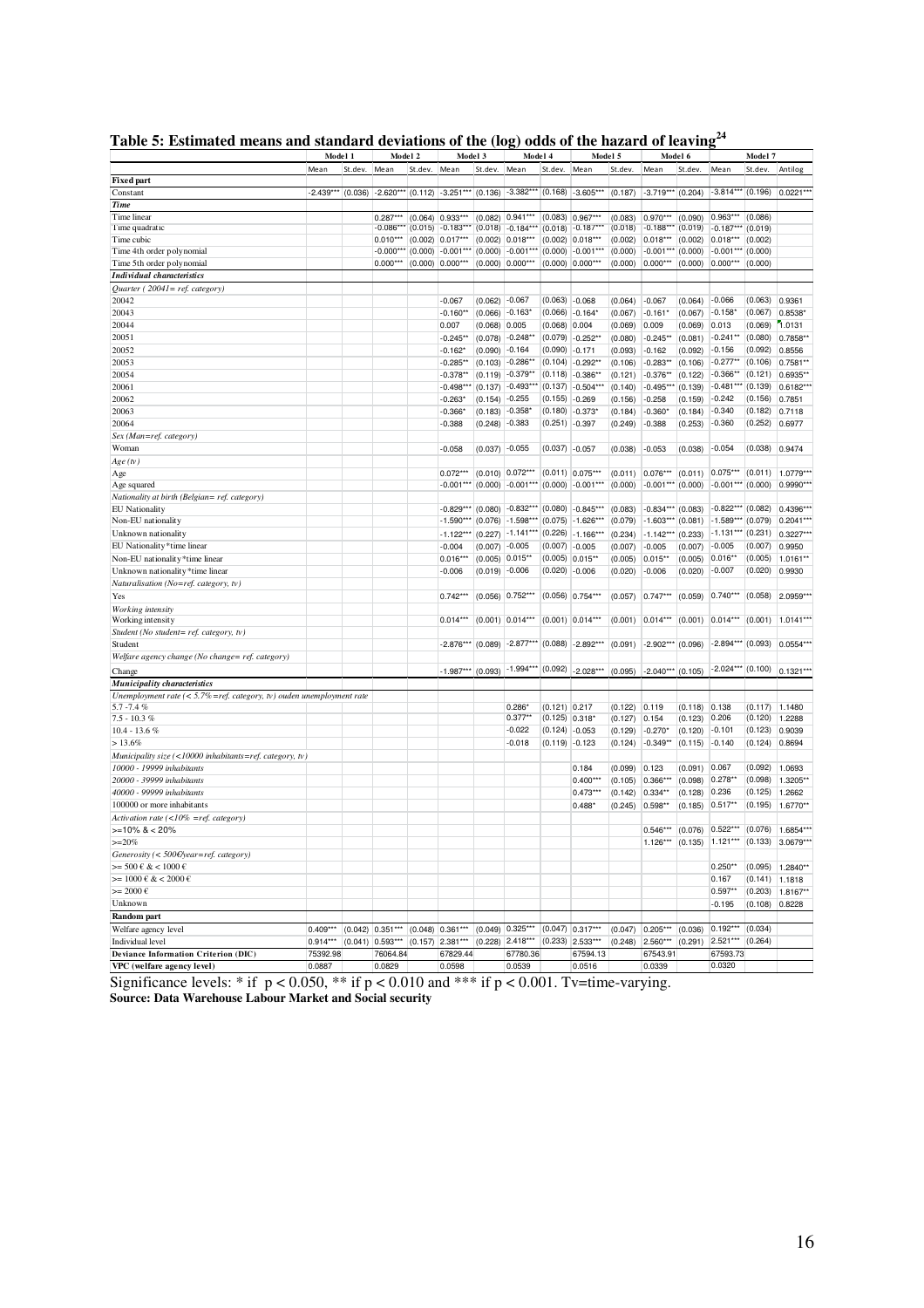| Table 6: Estimated means and standard deviations of the (log) odds of the hazard of leaving <sup>o</sup> |  |
|----------------------------------------------------------------------------------------------------------|--|

|                                                          | Model a     |                    | Model b                    |                    | Model c               |                    | Model d            |                    | Model e               |                    | Model 1              |                    | Model g             |                    | Model h                 |                    |
|----------------------------------------------------------|-------------|--------------------|----------------------------|--------------------|-----------------------|--------------------|--------------------|--------------------|-----------------------|--------------------|----------------------|--------------------|---------------------|--------------------|-------------------------|--------------------|
|                                                          |             |                    |                            |                    |                       |                    |                    |                    |                       |                    |                      |                    |                     |                    |                         |                    |
|                                                          | Mean        | St.dev.            | Mean                       | St.dev.            | Mean                  | St.dev.            | Mean               | St.dev.            | Mean                  | St.dev.            | Mean                 | St.dev.            | Mean                | St.dev.            | Mean                    | St.dev.            |
| <b>Fixed part</b>                                        | $-2.681***$ | (0.127)            | $-2.850***$ (0.125)        |                    | $-2.869***$           | (0.140)            | $-2.800***$        | (0.130)            | $-3.382***$           | (0.168)            | $-3.539***$          | (0.156)            | $-3.565***$         | (0.159)            | $-3.404***$             |                    |
| Constant                                                 |             |                    |                            |                    |                       |                    |                    |                    |                       |                    |                      |                    |                     |                    |                         | (0.152)            |
| Time<br>Time linear                                      | 0.297       |                    |                            |                    |                       |                    | $0.302*$           |                    |                       |                    |                      |                    | $0.948*$            |                    |                         |                    |
| Time quadratic                                           | $-0.087$    | (0.063)<br>(0.015) | 0.296***<br>$-0.087$       | (0.063)<br>(0.015) | 0.291***<br>$-0.087*$ | (0.068)<br>(0.015) | $-0.088$           | (0.067)<br>(0.015) | 0.941***<br>$-0.184*$ | (0.083)<br>(0.018) | $0.958*$<br>$-0.186$ | (0.081)<br>(0.018) | $-0.185$            | (0.086)<br>(0.019) | $0.959***$<br>$-0.186*$ | (0.084)<br>(0.018) |
| Time cubic                                               | $0.010***$  | (0.002)            | $0.010***$                 | (0.002)            | $0.010***$            | (0.002)            | $0.010***$         | (0.002)            | $0.018***$            | (0.002)            | $0.018***$           | (0.002)            | $0.018***$          | (0.002)            | $0.018***$              | (0.002)            |
| Time 4th order polynomial                                | $-0.000*$   | (0.000)            | $-0.000***$                |                    | $(0.000)$ -0.000***   | (0.000)            | $-0.000*$          | (0.000)            | $-0.001***$           | (0.000)            | $-0.001*$            | (0.000)            | $-0.001*$           | (0.000)            | $-0.001***$             | (0.000)            |
| Time 5th order polynomial                                | $0.000***$  | (0.000)            | $0.000***$                 | (0.000)            | $0.000***$            | (0.000)            | $0.000***$         | (0.000)            | $0.000***$            | (0.000)            | $0.000***$           | (0.000)            | $0.000***$          | (0.000)            | $0.000***$              | (0.000)            |
| <b>Individual characteristics</b>                        |             |                    |                            |                    |                       |                    |                    |                    |                       |                    |                      |                    |                     |                    |                         |                    |
| Quarter (20041= ref. category)                           |             |                    |                            |                    |                       |                    |                    |                    |                       |                    |                      |                    |                     |                    |                         |                    |
| 20042                                                    |             |                    |                            |                    |                       |                    |                    |                    | $-0.067$              | (0.063)            | $-0.067$             | (0.063)            | $-0.067$            | (0.063)            | $-0.066$                | (0.064)            |
| 20043                                                    |             |                    |                            |                    |                       |                    |                    |                    | $-0.163$              | (0.066)            | $-0.162$             | (0.066)            | $-0.160$            | (0.066)            | $-0.162"$               | (0.067)            |
| 20044                                                    |             |                    |                            |                    |                       |                    |                    |                    | 0.005                 | (0.068)            | 0.006                | (0.068)            | 0.008               | (0.068)            | 0.007                   | (0.069)            |
|                                                          |             |                    |                            |                    |                       |                    |                    |                    | $-0.248**$            | (0.079)            | $-0.250*$            | (0.079)            | $-0.244**$          | (0.079)            |                         |                    |
| 20051                                                    |             |                    |                            |                    |                       |                    |                    |                    |                       |                    |                      |                    |                     |                    | $-0.248*$               | (0.080)            |
| 20052                                                    |             |                    |                            |                    |                       |                    |                    |                    | $-0.164$              | (0.090)            | $-0.168$             | (0.090)            | $-0.163$            | (0.091)            | $-0.165$                | (0.091)            |
| 20053                                                    |             |                    |                            |                    |                       |                    |                    |                    | $-0.286*$             | (0.104)            | $-0.290*$            | (0.104)            | $-0.286*$           | (0.105)            | $-0.288**$              | (0.104)            |
| 20054                                                    |             |                    |                            |                    |                       |                    |                    |                    | $-0.379**$            | (0.118)            | $-0.385**$           | (0.119)            | $-0.379**$          | (0.121)            | $-0.382**$              | (0.119)            |
| 20061                                                    |             |                    |                            |                    |                       |                    |                    |                    | $-0.493*$             | (0.137)            | $-0.507$             | (0.137)            | $-0.500*$           | (0.138)            | $-0.501*$               | (0.138)            |
| 20062                                                    |             |                    |                            |                    |                       |                    |                    |                    | $-0.255$              | (0.155)            | $-0.273$             | (0.154)            | $-0.263$            | (0.157)            | $-0.267$                | (0.156)            |
| 20063                                                    |             |                    |                            |                    |                       |                    |                    |                    | $-0.358$              | (0.180)            | $-0.377$             | (0.180)            | $-0.362$            | (0.181)            | $-0.368*$               | (0.182)            |
| 20064                                                    |             |                    |                            |                    |                       |                    |                    |                    | $-0.383$              | (0.251)            | $-0.403$             | (0.250)            | $-0.388$            | (0.248)            | $-0.395$                | (0.250)            |
|                                                          |             |                    |                            |                    |                       |                    |                    |                    |                       |                    |                      |                    |                     |                    |                         |                    |
| Sex (Man=ref. category)                                  |             |                    |                            |                    |                       |                    |                    |                    |                       |                    |                      |                    |                     |                    |                         |                    |
| Woman                                                    |             |                    |                            |                    |                       |                    |                    |                    | $-0.055$              | (0.037)            | $-0.058$             | (0.037)            | $-0.056$            | (0.037)            | $-0.056$                | (0.037)            |
| Age (tv)                                                 |             |                    |                            |                    |                       |                    |                    |                    |                       |                    |                      |                    |                     |                    |                         |                    |
| Age                                                      |             |                    |                            |                    |                       |                    |                    |                    | $0.072***$            | (0.011)            | $0.074***$           | (0.011)            | 0.074**             | (0.011)            | $0.074***$              | (0.011)            |
| Age squared                                              |             |                    |                            |                    |                       |                    |                    |                    | $-0.001**$            | (0.000)            | $-0.001*$            | (0.000)            | $-0.001$            | (0.000)            | $-0.001**$              | (0.000)            |
| Nationality at birth (Belgian= ref. category)            |             |                    |                            |                    |                       |                    |                    |                    |                       |                    |                      |                    |                     |                    |                         |                    |
| <b>EU</b> Nationality                                    |             |                    |                            |                    |                       |                    |                    |                    | $-0.832***$           | (0.080)            | $-0.838**$           | (0.082)            | $-0.826*$           | (0.082)            | $-0.829***$             | (0.083)            |
| Non-EU nationality                                       |             |                    |                            |                    |                       |                    |                    |                    | $-1.598**$            | (0.075)            | $-1.614*$            | (0.079)            | $-1.581$            | (0.081)            | $-1.607**$              | (0.078)            |
| Unknown nationality                                      |             |                    |                            |                    |                       |                    |                    |                    | $-1.141"$             | (0.226)            | $-1.151$             | (0.229)            | $-1.111'$           | (0.233)            | $-1.139**$              | (0.230)            |
| EU Nationality *time linear                              |             |                    |                            |                    |                       |                    |                    |                    | $-0.005$              | (0.007)            | $-0.005$             | (0.007)            | $-0.005$            | (0.007)            | $-0.005$                | (0.007)            |
| Non-EU nationality *time linear                          |             |                    |                            |                    |                       |                    |                    |                    | $0.015*$              | (0.005)            | $0.016*$             | (0.005)            | $0.016**$           | (0.005)            | $0.016**$               | (0.005)            |
|                                                          |             |                    |                            |                    |                       |                    |                    |                    |                       |                    |                      |                    |                     |                    |                         |                    |
| Unknown nationality*time linear                          |             |                    |                            |                    |                       |                    |                    |                    | $-0.006$              | (0.020)            | $-0.006$             | (0.020)            | $-0.006$            | (0.020)            | $-0.006$                | (0.020)            |
| Naturalisation (No=ref. category, tv)                    |             |                    |                            |                    |                       |                    |                    |                    |                       |                    |                      |                    |                     |                    |                         |                    |
| Yes                                                      |             |                    |                            |                    |                       |                    |                    |                    | $0.752***$            | (0.056)            | $0.744***$           | (0.057)            | 0.732***            | (0.058)            | 0.753***                | (0.057)            |
| Working intensity                                        |             |                    |                            |                    |                       |                    |                    |                    |                       |                    |                      |                    |                     |                    |                         |                    |
| Working intensity                                        |             |                    |                            |                    |                       |                    |                    |                    | $0.014***$            | (0.001)            | $0.014***$           | (0.001)            | 0.014***            | (0.001)            | $0.014***$              | (0.001)            |
| Student (No student= ref. category, tv)                  |             |                    |                            |                    |                       |                    |                    |                    |                       |                    |                      |                    |                     |                    |                         |                    |
| Student                                                  |             |                    |                            |                    |                       |                    |                    |                    | $-2.877*$             | (0.088)            | $-2.898*$            | (0.087)            | $-2.896*$           | (0.093)            | $-2.891**$              | (0.092)            |
| Welfare agency change (No change= ref. category)         |             |                    |                            |                    |                       |                    |                    |                    |                       |                    |                      |                    |                     |                    |                         |                    |
| Change                                                   |             |                    |                            |                    |                       |                    |                    |                    | $-1.994***$           | (0.092)            | -2.022*** (0.094)    |                    | $-2.016***$ (0.101) |                    | $-2.016***$             | (0.096)            |
| Municipality characteristics                             |             |                    |                            |                    |                       |                    |                    |                    |                       |                    |                      |                    |                     |                    |                         |                    |
| Unemployment rate $(< 5.7\% = ref.$ category, tv)        |             |                    |                            |                    |                       |                    |                    |                    |                       |                    |                      |                    |                     |                    |                         |                    |
| 5.7 - 7.4 %                                              | $0.262$ *   | (0.101)            |                            |                    |                       |                    |                    |                    | 0.286'                | (0.121)            |                      |                    |                     |                    |                         |                    |
| $7.5 - 10.3 %$                                           | $0.277**$   | (0.104)            |                            |                    |                       |                    |                    |                    | $0.377*$              | (0.125)            |                      |                    |                     |                    |                         |                    |
| 10.4 - 13.6 %                                            | $-0.131$    | (0.104)            |                            |                    |                       |                    |                    |                    | $-0.022$              | (0.124)            |                      |                    |                     |                    |                         |                    |
| > 13.6%                                                  | $-0.160$    | (0.098)            |                            |                    |                       |                    |                    |                    | $-0.018$              | (0.119)            |                      |                    |                     |                    |                         |                    |
| Municipality size (<10000 inhabitants=ref. category, tv) |             |                    |                            |                    |                       |                    |                    |                    |                       |                    |                      |                    |                     |                    |                         |                    |
| 10000 - 19999 inhabitants                                |             |                    | $0.227**$                  | (0.083)            |                       |                    |                    |                    |                       |                    | 0.191                | (0.098)            |                     |                    |                         |                    |
| 20000 - 39999 inhabitants                                |             |                    | $0.386***$                 | (0.092)            |                       |                    |                    |                    |                       |                    | $0.441***$           | (0.107)            |                     |                    |                         |                    |
| 40000 - 99999 inhabitants                                |             |                    | 0.297                      | (0.125)            |                       |                    |                    |                    |                       |                    | $0.414*$             | (0.145)            |                     |                    |                         |                    |
| 100000 or more inhabitants                               |             |                    | 0.164                      | (0.214)            |                       |                    |                    |                    |                       |                    | 0.358                | (0.224)            |                     |                    |                         |                    |
| Activation rate (<10% = ref. category)                   |             |                    |                            |                    |                       |                    |                    |                    |                       |                    |                      |                    |                     |                    |                         |                    |
| $>=10\%$ & < 20%                                         |             |                    |                            |                    | 0.480***              | (0.069)            |                    |                    |                       |                    |                      |                    | 0.532***            | (0.076)            |                         |                    |
|                                                          |             |                    |                            |                    |                       |                    |                    |                    |                       |                    |                      |                    |                     |                    |                         |                    |
| $>=20%$                                                  |             |                    |                            |                    | 0.740***              | (0.124)            |                    |                    |                       |                    |                      |                    | $1.000***$          | (0.139)            |                         |                    |
| Generosity (< 500€/year=ref. category)                   |             |                    |                            |                    |                       |                    |                    |                    |                       |                    |                      |                    |                     |                    |                         |                    |
| >= 500 € & < 1000 €                                      |             |                    |                            |                    |                       |                    | $0.401***$         | (0.082)            |                       |                    |                      |                    |                     |                    | $0.362***$              | (0.096)            |
| $>=1000 \text{ }\mathcal{E} \< 5000 \text{ }\mathcal{E}$ |             |                    |                            |                    |                       |                    | $0.637***$         | (0.121)            |                       |                    |                      |                    |                     |                    | $0.419**$               | (0.146)            |
| $>= 2000 \text{ } \in$                                   |             |                    |                            |                    |                       |                    | $0.841***$         | (0.182)            |                       |                    |                      |                    |                     |                    | $0.695*$                | (0.218)            |
| Unknown                                                  |             |                    |                            |                    |                       |                    | $-0.215*$          | (0.096)            |                       |                    |                      |                    |                     |                    | $-0.282"$               | (0.115)            |
| <b>Random</b> part                                       |             |                    |                            |                    |                       |                    |                    |                    |                       |                    |                      |                    |                     |                    |                         |                    |
| Welfare agency level                                     | $0.318*$    |                    | $(0.041)$ 0.345*** (0.045) |                    | 0.273***              |                    | $(0.041)$ 0.289*** |                    | $(0.042)$ 0.325***    | (0.047)            | $0.356***$           | (0.049)            | $0.254***$          | (0.041)            | 0.326***                | (0.046)            |
| Individual level                                         | $0.641***$  |                    | $(0.139) 0.637***$         | (0.146)            | 0.627**               |                    | $(0.192)$ 0.667*** |                    | $(0.183)$ 2.418***    | (0.233)            | 2.495***             | (0.226)            | 2.461***            | (0.262)            | 2.499***                | (0.251)            |
| Deviance Information Criterion (DIC)                     | 75948.45    |                    | 75957.63                   |                    | 76001.45              |                    | 75895.90           |                    | 67780.36              |                    | 67647.32             |                    | 67704.10            |                    | 67641.90                |                    |

<u>Deviance Information Criterion (DIC)</u> 75948.45 75957.63 76001.45 75895.90 67780.36 67647.32 67704.10 67641.90<br>Significance levels: \* if p < 0.050, \*\* if p < 0.010 and \*\*\* if p < 0.001. Tv=time-varying. **Source: Data Warehouse Labour Market and Social security**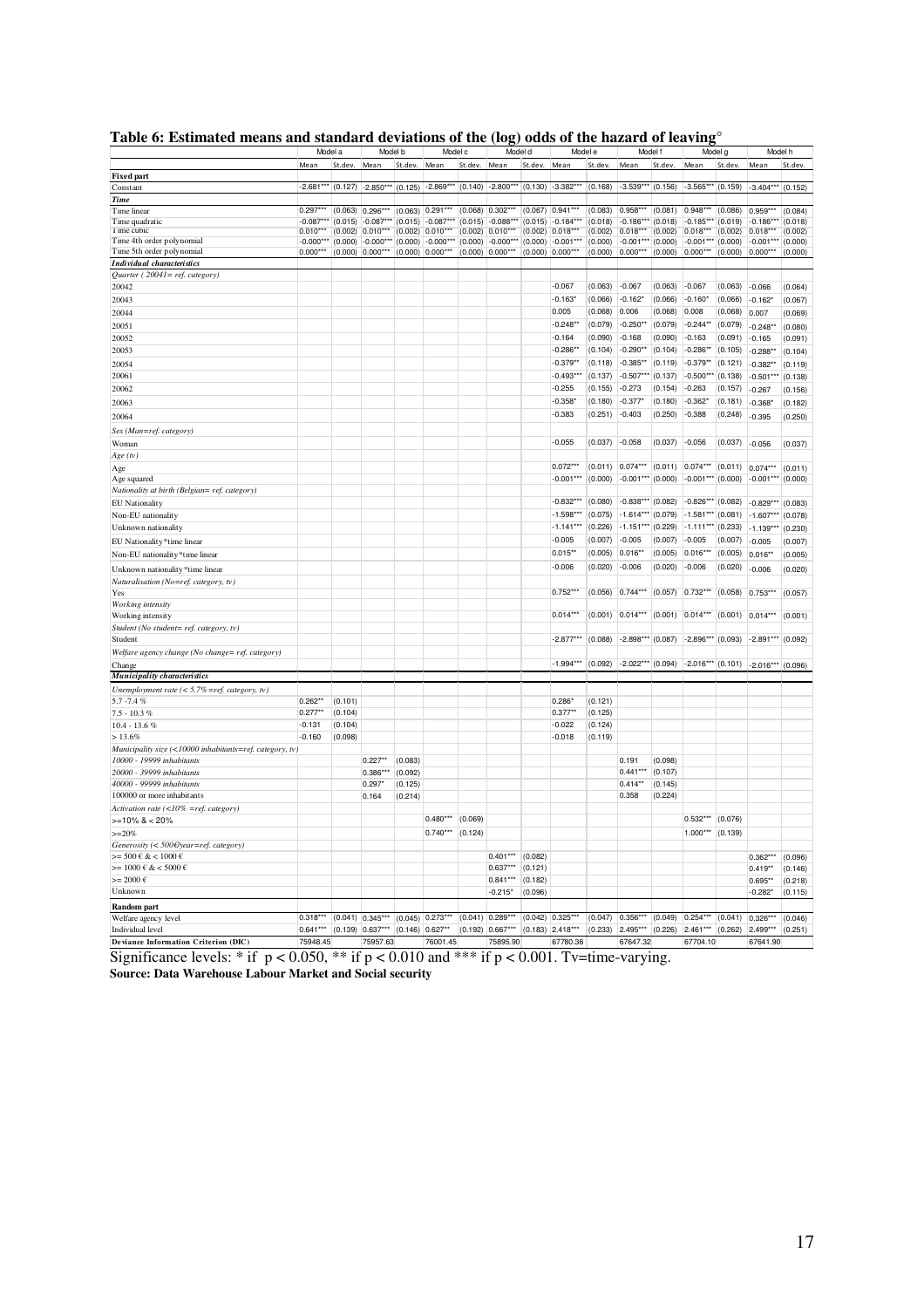Regarding Table 6, we find that the order of the effects of the municipality characteristics is similar, when we control for the time, the time and the composition, and the time, the composition and the other municipality level characteristics. However, the magnitude of the coefficients changes slightly. In addition, where we find no significantly different odds of leaving for the agencies in big cities in comparison to the very small municipalities, this effect is cancelled out when including other agency level variables. The sensitivity analysis (not shown) replicated Table 5 for both the beneficiaries without welfare agency change, and for all beneficiaries for their agency at entry. The estimated coefficients are for both types of sensitivity analysis very similar in terms of the size and the significance of the effects. Though, the estimated changes in the goodness-of-fit of the model show more variation, especially when we include the unemployment rate, and the generosity level. Consequently, the results seems to be rather robust.

We find evidence for both the individual heterogeneity and the duration dependency theses. Especially the effects of age, nationality group, naturalisation, being a student and changing welfare agency are substantial. Regarding welfare agency characteristics, we report no significant effect for the socio-economic context, when controlling for the generosity level. We find a positive effect of the municipality size, the activation rate, and the generosity level on the odds of leaving.

Which are now the main drivers of the local variation in the leaving probability over time? Major reductions in the variance partitioning coefficient are realised by including the individual characteristics, and the activation rate (see Table 5). Including the personal time and the unemployment rate present less important falls in the VPC. An analogous overall pattern is found for the distribution of the welfare agency level residuals for the subsequent models as portrayed in Figure 3. Though, the inclusion of the time represents a more substantial reduction in the residuals<sup>25</sup>. Figure 3 represents the distribution of the agency residuals of various models by boxplots. The boxplot is bordered by the  $25<sup>th</sup>$  and the  $75<sup>th</sup>$ percentile of the residuals. The median of the residuals is zero as the residuals follow a normal distribution with mean zero. When including extra variables in the model, the distribution of the residuals of the estimated models is more centred around the mean. We trace the biggest reductions in the welfare agency residuals for model three (including individual heterogeneity), and model six (including the agency activation rate).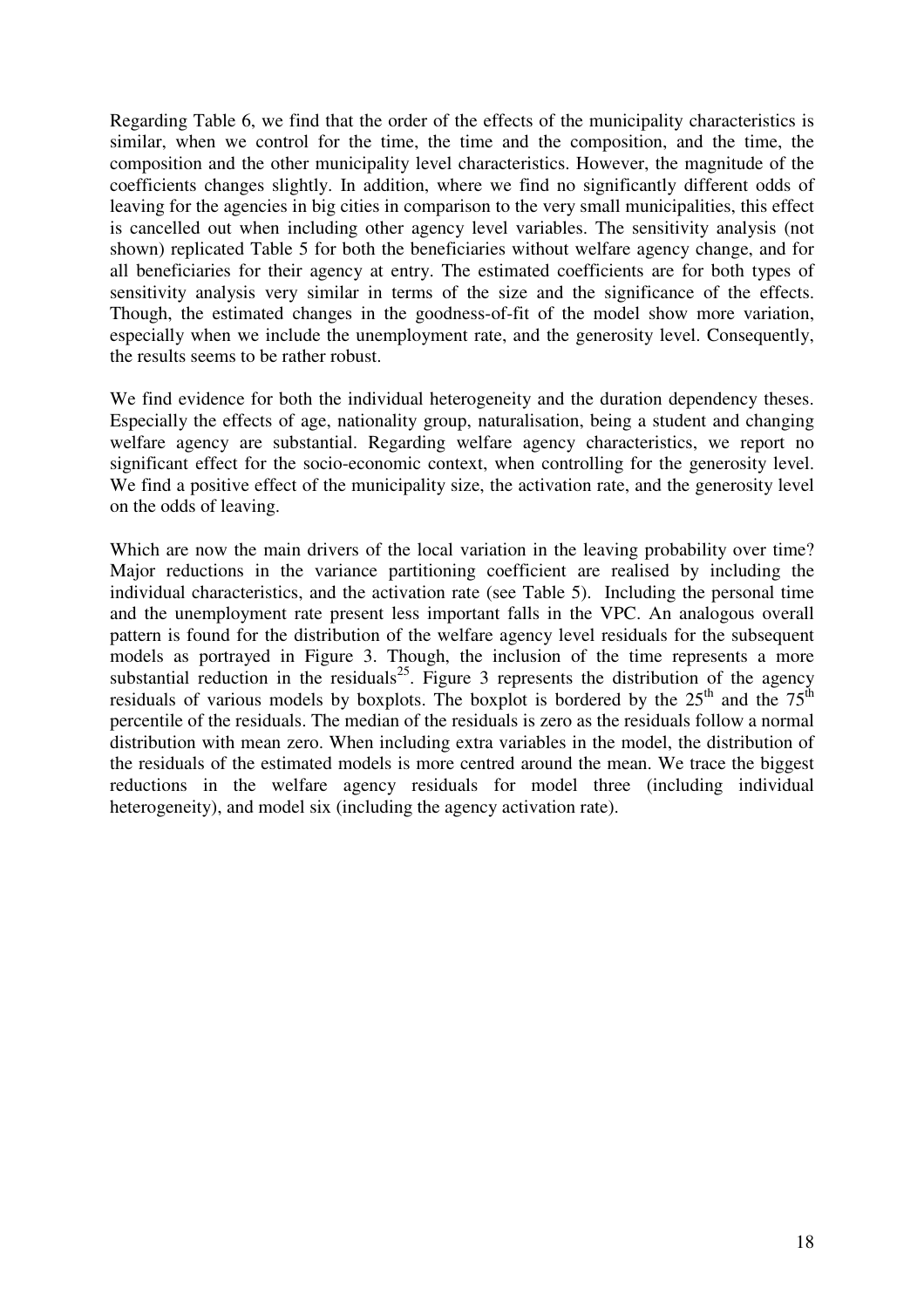

**Figure 3: Box-and-whisker boxplot of the welfare agency level residuals for the seven models, logit scale** 

**Source: Data Warehouse Labour Market and Social Security, own calculations** 

### **5. Conclusion and Discussion**

The Belgian minimum income scheme is medium to highly decentralised. Local welfare agencies administer the federal statutory framework with a lot of discretionary power, while the funding of the benefit is shared. In this paper we study the outcomes of such a decentralised scheme to gain insight in the equality of chances to social mobility in different welfare agencies. We examine the welfare agency variation in the duration of the first episode on the minimum income scheme and its determinants for Belgian social assistance beneficiaries. We examined the probability to leave social assistance over a time period of two years for a representative sample of 14270 entrants in the course of 2004 in 574 welfare agencies by descriptives and discrete-time multilevel event history analysis.

We find that the median duration varies substantially at local level from two to more than 24 months. The overall median duration is eight months. The magnitude of this within-country variation is nearly as important as the variation between the eight cities in various countries in the study of Gustafson et al.  $(2002:191)^{26}$ . We find that 9% of the total variability in the duration between beneficiaries can be attributed to the local level in a medium to highly decentralised social assistance scheme within a country which presents rather high variation regarding population composition, socio-economic context, municipality size, and welfare agency policy. This is rather substantial. These findings should also be interpreted in the light of the existing cost equalising mechanisms and national statutory framework. Concerning the drivers of the variability in the probability of leaving over time, we summarize the results for the formulated hypotheses in Table 7. Fully confirmed hypotheses (++) are contrasted with some evidence for confirmation (+) and rejected hypotheses (-). We find strong evidence for the heterogeneity thesis. Regarding the effect of the municipality size of the welfare agency, we report some support for the institutional capacity theory (i.e. less chance to leave in small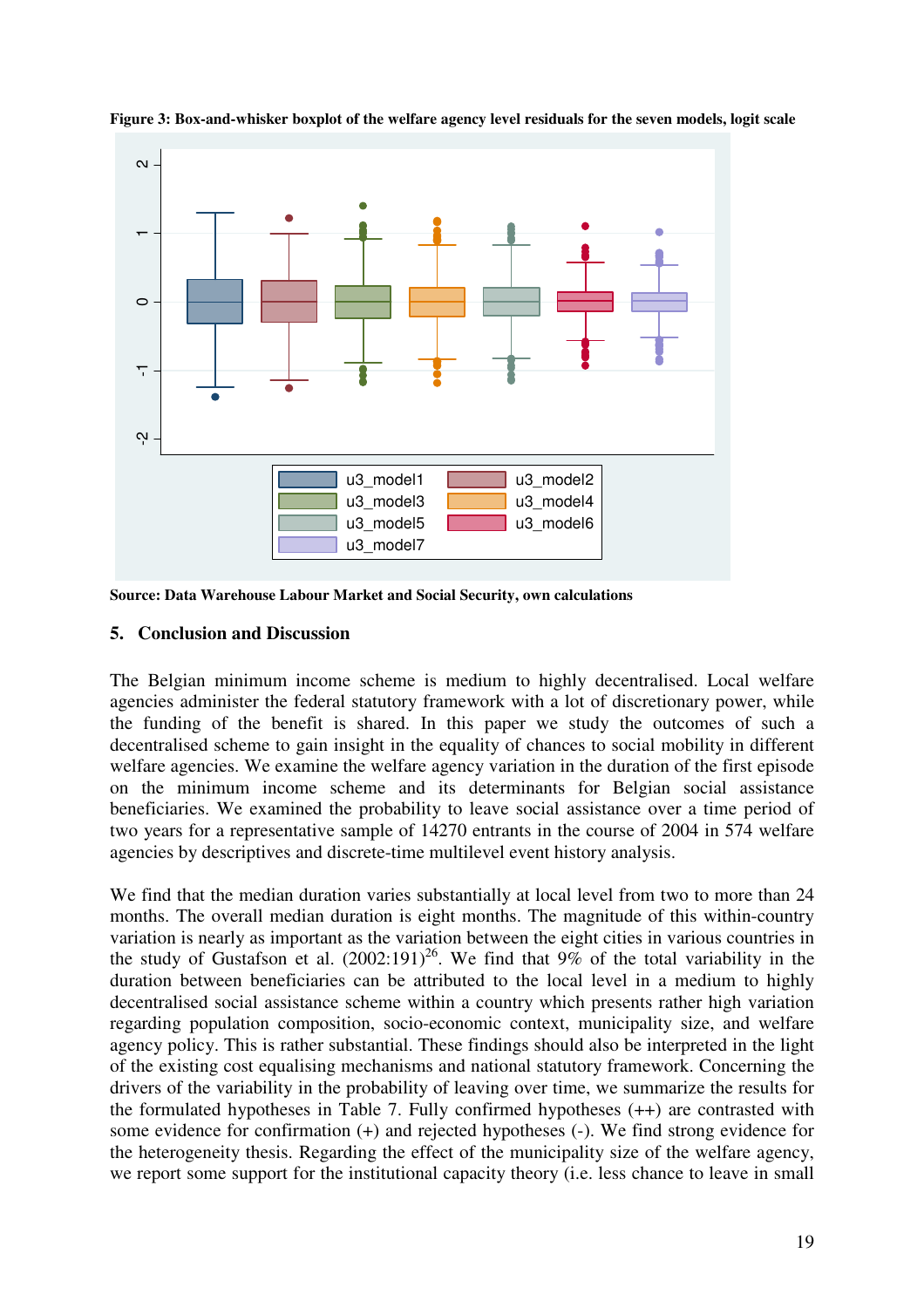municipalities). This result contrasts with the findings of Dahl & Lorentzen (2003) for Norway that the municipality size does not matter. Regarding the unemployment rate, we find no effect if we control for other welfare agency level characteristics. This finding contrasts the studies by Hoynes (2000) and Van der Klauw & Van Ours (2001). It can be due to the huge labour market distance (cf. Table 3) of Belgian social assistance claimants. The effect of the local activation rate is substantial and in line with the expectations in literature. Regarding the generosity level, we find some indications for the assisted equilibrium thesis. By contrast, the job search theory cannot be confirmed. We remind however the limitations of the indicators on the policy of the agency. The main determinants of the local variability in the probability to leave over time are individual heterogeneity, duration dependency, and the welfare agency activation rate. The municipality size and the generosity level play a minor role. The effect of the socio-economic context is not significant any more, when controlling for the generosity level.

| <b>Entity</b>                 | <b>Thesis</b>                                                | <b>Formulation</b>                                                                                 | <b>Confirmation</b><br>or Rejection |  |  |  |  |  |  |
|-------------------------------|--------------------------------------------------------------|----------------------------------------------------------------------------------------------------|-------------------------------------|--|--|--|--|--|--|
| Individual<br>characteristics | Heterogeneity                                                | to leave welfare<br>Probability<br>depends<br>on<br>individual characteristics                     | $++$                                |  |  |  |  |  |  |
| Municipality                  | Municipality<br>More chance to leave in small municipalities |                                                                                                    |                                     |  |  |  |  |  |  |
| characteristics               | size                                                         | Institutional capacity: Less chance to leave in<br>small municipalities                            | $\pm$                               |  |  |  |  |  |  |
|                               | Higher chance to leave if the unemployment rate              | $\pm$                                                                                              |                                     |  |  |  |  |  |  |
|                               | context                                                      | is lower                                                                                           |                                     |  |  |  |  |  |  |
| Welfare agency<br>policy      | Activation<br>intensity                                      | Higher chance to leave if the activation rate is<br>higher                                         | $^{++}$                             |  |  |  |  |  |  |
|                               | Generosity<br>level                                          | Job search theory: Less chance to leave if higher<br>generosity level                              |                                     |  |  |  |  |  |  |
|                               |                                                              | Assisted equilibrium or Economic deprivation:<br>Higher chance to leave if higher generosity level | $^{+}$                              |  |  |  |  |  |  |

### **Table 7: Confirmation and rejection of hypotheses**

**Source: Authors' compilation** 

The findings suggest the existence of discursive rights (Cox, 1998), rather than universal rights. Consequently, they pose ethical questions. An assessment of this equity issue needs to consider four questions. Firstly, which conception of equity is desirable (for example equality of outcomes (i.e. equal chances to social mobility) or formal equality (i.e. alike outcomes for alike persons in alike contexts) (Hay, 1995)). Secondly, are inequalities in outcomes between welfare agencies something to correct for as beneficiaries can choose their place of living? Thirdly, which inequalities are the task of the last safety net to correct for (e.g. those related to the design and governance of the scheme or any inequality)? Finally, how to evaluate the trade-off between local autonomy, which favours efficiency and responsiveness to the local context and preferences, and equity?

We like to mention some methodological and content related limitations with the aim of the correct interpretation of the findings, which may be scrutinized by further research. Firstly, we do not examine durable labour market integration or upward social mobility, as we do not distinguish between the reasons why beneficiaries leave social assistance. The unspecified exit covers a variety of situations: it can result from varying types of policies (e.g. sanctioning or durable labour market integration), it does not necessarily mean the end of a poverty situation (Kazepov, 1999; Gustafson et al., 2002; Hansen, 2008), and subsequent benefit episodes may occur (Walker & Shaw, 1998; Hershey & Pavetti, 1997; Gustafson et al., 2002). Consequently, a short duration of the first episode cannot be seen as an indication of a good policy (Kazepov, 1999; Gustafson et al., 2002). Though, the most common exit is towards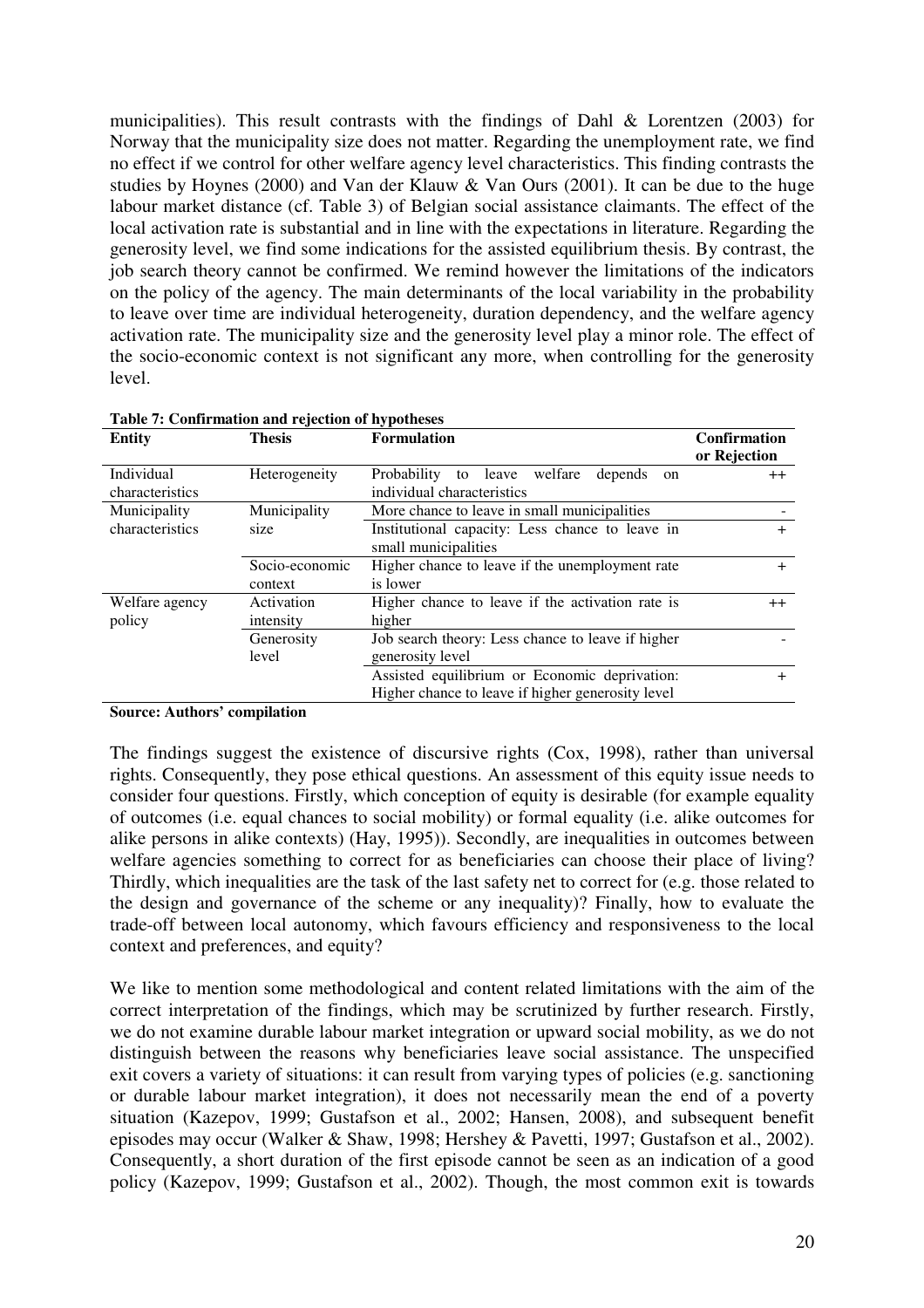work. For the June 2005 stock population sample, we find that 86% of all first exits over a period of three years are towards the labour market. And sanctioning rates are estimated to be low in Belgium. 1.8% of the beneficiaries was sanctioned in the Walloon region in the course of 2007 (Cherenti, 2008). By contrast, cycling or re-entry requires further study. 26.1% of the sample has more than one episode in social assistance during the 24 months observed (including breaks of one month). The maximum number of episodes is six. 20.5% has two spells, while 4.8% has three episodes. A second limitation is that we should be cautious with not to interpretation the estimated coefficients causally, as we do not have an experimental set-up of the study. We make only use of the existing variation in population composition, policy and context between welfare agencies. Thirdly, we do not take into account behavioural effects of beneficiaries due to the differences in the activation or generosity policy of the welfare agency. Fourthly, there may be a problem of endogeneity with the activation indicator. Fifthly, we are not always able to separate clearly the effect of the behaviour from individuals from the behaviour of the welfare agencies with regard to labour market integration, which may entail a rather passive view of the action undertaken by social assistance beneficiaries.

Despite these limitations, this study is to our knowledge the first European study on minimum income schemes that explicitly models the decentralised governance of social assistance schemes, assesses its outcomes and the relative importance of various determinants of variation in leaving probability over time, and raises the question on how to assess equity in chances to social mobility between welfare agencies.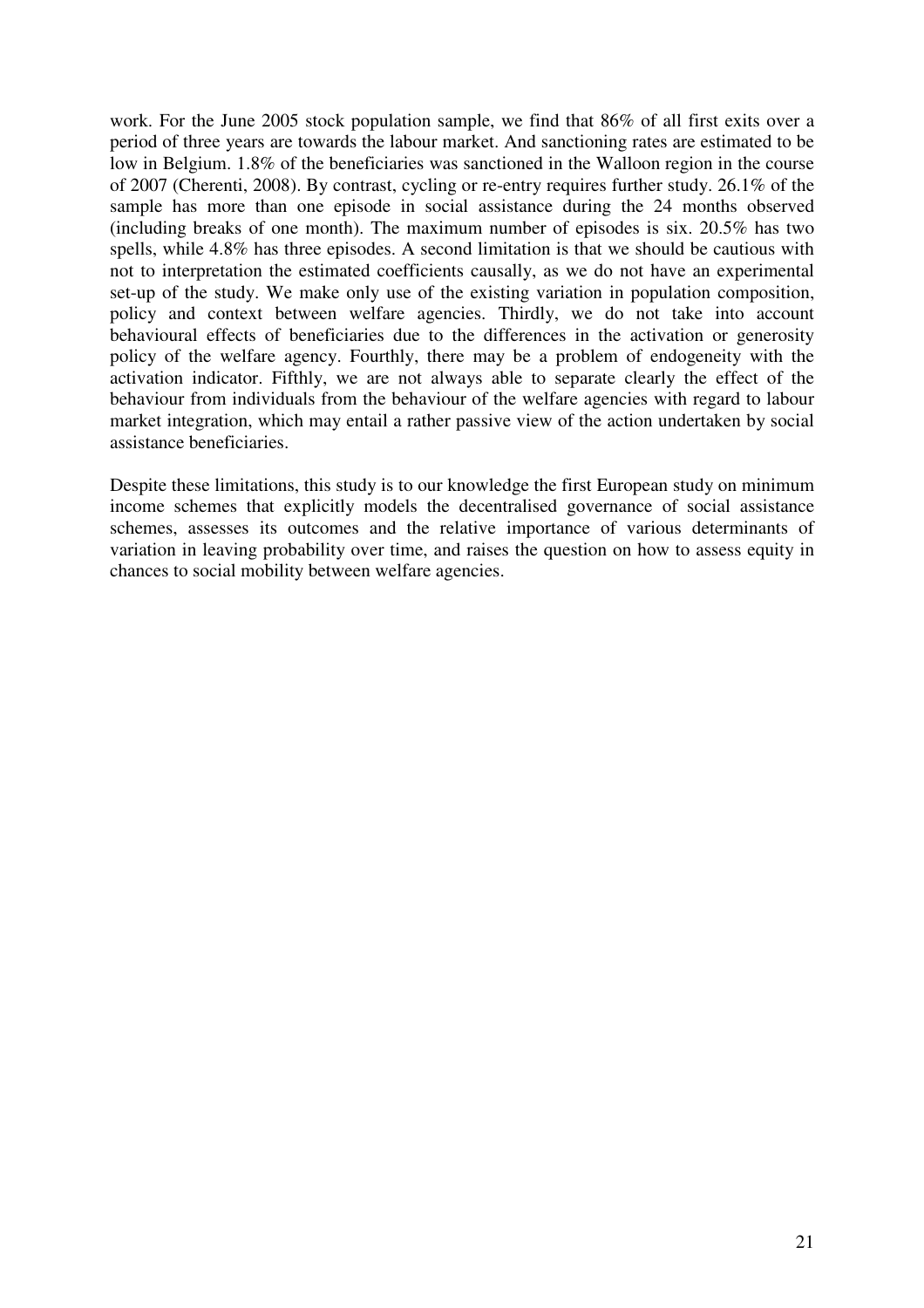## **Biography of authors**

Sarah Carpentier is a PhD Researcher at the Herman Deleeck Centre for Social Policy at the University of Antwerp. She graduated in Sociology at the Catholic University of Leuven. In her PhD thesis she treats two research questions for social assistance beneficiaries in Belgium. Firstly, she studies the determinants of the social mobility of social assistance beneficiaries. Secondly, she examines how to design optimally a minimum income scheme to maximise social mobility chances for all beneficiaries.

Karel Neels is Professor at the Centre for Longitudinal and Life Course Research of the University of Antwerp. He graduated in Sociology at the Catholic University of Leuven, and obtained a master in 'Quantitative Applications in the Social Sciences' at the Catholic University of Leuven. He did his Phd in the Social Sciences at the Free University of Brussels on 'Reproductive Strategies in Belgian Fertility: 1930-1990'. Karel Neels teaches 'Event History Analysis' at the 'Master of Statistics: Quantitative Analysis in the Social Sciences' of the Catholic University of Leuven. Since 2011 Karel Neels is professor at the University of Antwerp.

## **Funding**

This work was supported by the Agency for Innovation by Science and Technology, Belgium and by the Fund for Scientific Research, Belgium.

## **Acknowledgements**

We like to thank Koen Decancq, Tim Goedemé, Michaela Pfeifer, Eva Lefevere, Bea Cantillon, Chiara Saraceno, Bettina Leibetseder, Berenice Storms, Marjolijn Dewilde, and Olivier Pintelon for their useful comments and suggestions for this paper (or earlier versions). We like to thank also George Leckie for his help with runmlwin.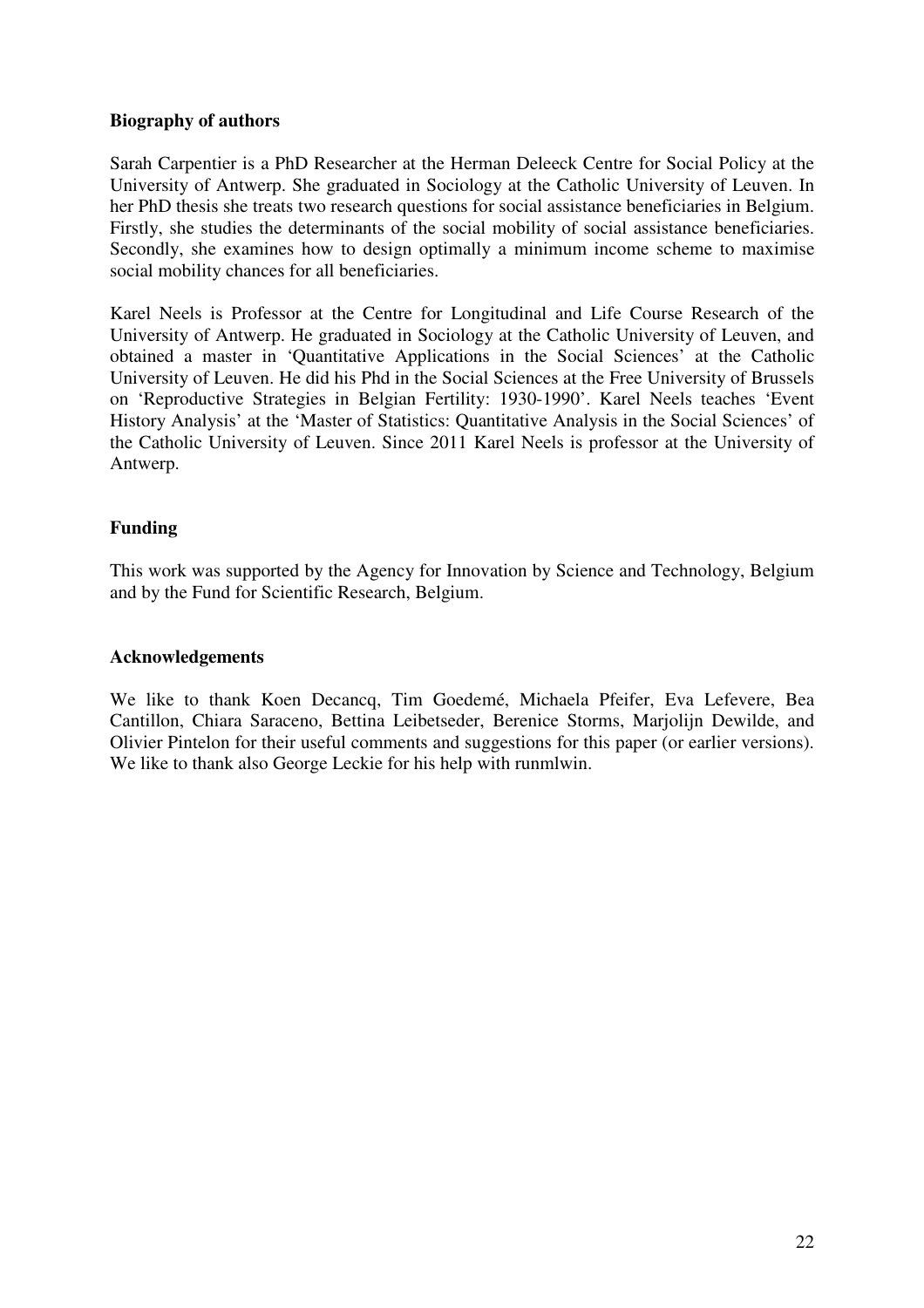#### **Bibliography**

- Atkinson, A. & J., Micklewright (1991), Unemployment Compensation and Labor Market Transitions: A Critical Review, *Journal of Economic Literature*, 29, 4, 1679-1727.
- Bane, M. & D., Ellwood (1986), Slipping in and out of poverty, *Journal of Human Resources*, 21, 1-23.
- Bane, M. & D., Ellwood (1994), *Welfare Realities. From Rhetoric to Reform*. Cambridge: Harvard University Press.
- Behrendt, C. (2000), Do means-tested benefits alleviate poverty?: Evidence on Germany, Sweden and the United Kingdom from the Luxembourg Income Study, *Journal of European Social Policy*, 10, 23-41.
- Bird, R., Dafflon, B., Jeanrenaud, C. & G., Kirchgässner (2003), Assignment of Responsibilities and Fiscal Federalism, Blindenbacher, R. & A., Koller (eds.), *Federalism in a Changing World: Learning from Each Other, Scientific Background, Proceedings and Plenary Speeches of the International Conference on Federalism 2002*, Montreal: McGill-Queen's University Press, 351-372.
- Blank, R. (1989), Analyzing the length of welfare spells. *Journal of Public Economics*, 39, 245-273.
- Blöchliger, H. & C., Charbit (2008), *Fiscal Equalisation*. OECD: OECD Economic Studies, 44, 1, 1-22.
- Blossfeld, H., Golsch, K. & G., Rohwer (2007), *Event history analysis with Stata*. New Jersey: Lawrence Erlbaum Associates.
- Boadway, R. & Shah, A. (2006), *Intergovernmental fiscal transfers. Practices and Principles*. Washington: The World Bank.
- Boone, J., Frederiksson, P., Holmlund, B. & J., Van Ours (2001), Optimal Unemployment Insurance with Monitoring and Sanctions, *IZA Discussion Paper 401*, 30 p.
- Cantillon, B., Van Mechelen, N., Marx, I. & K., Van den Bosch (2004), De evolutie van de bodembescherming in 15 Europese landen van 1992 tot 2001. *CSB-Bericht*, juli, p. 33.
- Cappelari, L. & S., Jenkins (2008), The Dynamics of Social Assistance Receipt: Measurement and Modelling Issues, with an Application to Britain. *IZA Discussion Paper*, 3765, p. 69.
- Carcillo, S. & D., Grubb (2006), From Inactivity to Work: The Role of Active Labour Market Policies, *OECD Social, Employment and Migration Working Paper*, 36, OECD: OECD Publishing.
- Cahuc, P. & A., Zylberberg (2004), *Labor Economics*. Cambridge, Massachusetts: Massachusetts Institute of Technology.
- Cherenti, R. (2008), *Radioscopie des politiques d'insertion socioprofessionelle dans les CPAS wallons*, Namur: Fédération des CPAS.
- Cox, R. (1998), The Consequences of Welfare Reform: How Conceptions of Social Rights are Changing*, Journal of Social Policy*, 27, 1, 1-16.
- Cockx, B. (1997), Analysis of transition data by the minimum chi-square method. An application to welfare spells in Belgium. *The Review of Economics and Statistics,* 79,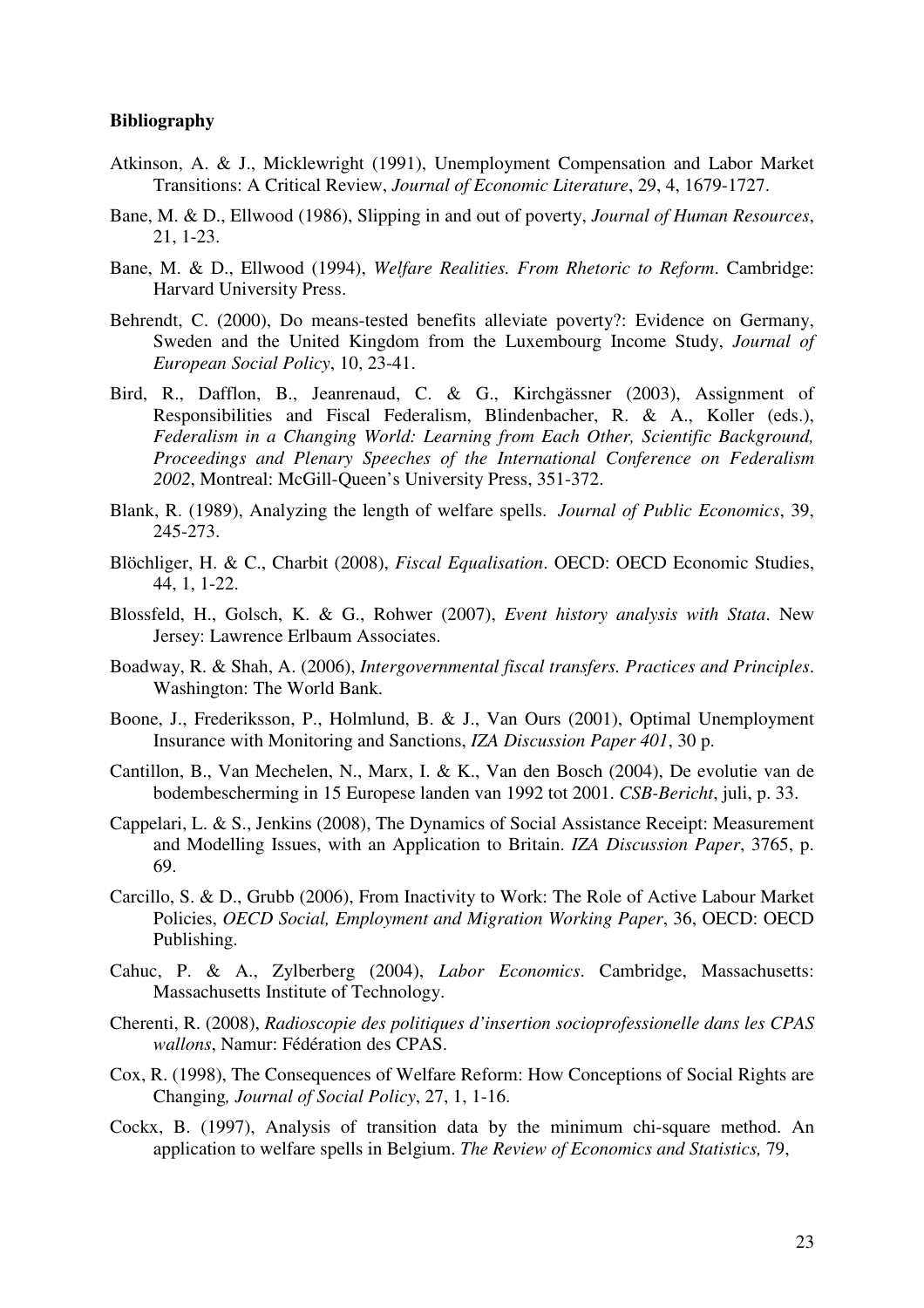- Dahl, E. & T., Lorentzen (2003), Explaining the Exit to Work among Social Assistance Recipienst in Norway. Heterogeneity or Dependency? *European Sociological Review*, 19, 519-536.
- Dahl, E. & T., Lorentzen (2005), What works for whom? An analysis of active labour market programmes in Norway, *International Journal of Social Welfare*, 14, 2, 86-98.
- De Vries, M. (2000). The rise and fall of decentralization: A comparative analysis of arguments and practices in European countries. *European Journal of Political Research, 38*(193-224).
- Dewilde, M., Hermans, K., De Groof, M., Carpentier, S., Cuypers, D., Torfs, D., Cantillon, B. (2011), *Studenten en het Recht op Maatschappelijke Integratie of het Recht op Maatschappelijke Hulp*. Brussel: POD Maatschappelijke Integratie.
- Dubois, H. & Fattore, G. (2009), Definitions and Typologies in Public Administration Research: The Case of Decentralization, *International Journal of Public Administration*, 32, 8, 704-727.
- Eardley, T., Bradshaw, J., Ditch, J., Gough, I., Whiteford, P. (1996a), *Social Assistance in OECD Countries: Synthesis Report*. Research Report. London: HSMO.
- Eardley, T., Bradshaw, J., Ditch, J., Gough, I., Whiteford, P. (1996b), *Social Assistance in OECD Countries: Country Reports*. Research Report. London: HSMO.
- Engström, P. (2009), Vacancy Referrals, Job Search, and the Duration of Unemployment: A Randomized Experiment, *IZA Discussion Paper* 3991, 25 p.
- Ferrera, M. (2005), *The Boundaries of Welfare. European Integration and the New Spatial Politics of Social Solidarity*. Oxford: Oxford University Press.
- Finn, D. (2000), Welfare to work: the local dimension. *Journal of European Social Policy*, 10,1, 43-57.
- Fortin, B., Lacroix, G. & S., Drolet (2004), Welfare Benefits and the Duration of Welfare Spells: Evidence from a natural experiment in Canada, *Journal of Public Economics*, 88, 1495-1520.
- Frazer, H. & E., Marlier (2009), *Minimum Income Schemes across EU Member States. Synthesis Report,* Brussels: European Commission, DG Employment, Social Affairs and Equal Opportunities, EU Network of National Independent Experts on Social Inclusion.
- Garcia, M. & Y., Kazepov (2002), Why some people are more likely to be on social assistance than others. Saraceno, C. (ed.), *Social Assistance Dynamics in Europe*. *National and local poverty-regimes*. Bristol: The Policy Press, 127-171.
- Giguère, S. (2003), Managing Decentralisation and New Forms of Governance, OECD, *Decentralisation. A New Role for Labour Market Policy*, Paris: OECD Publications Service.
- Greffe, X. (2003), Decentralisation: What Difference Does it Make? A Synthesis, OECD, *Decentralisation. A New Role for Labour Market Policy*, Paris: OECD Publications Service.
- Gustafsson, B., Müller, R., Negri, N. & W., Voges (2002), Paths through (and out of) social assistance. Saraceno, C. (ed.), *Social Assistance Dynamics in Europe*. *National and local poverty regimes*. Bristol: The Policy Press, 173-233.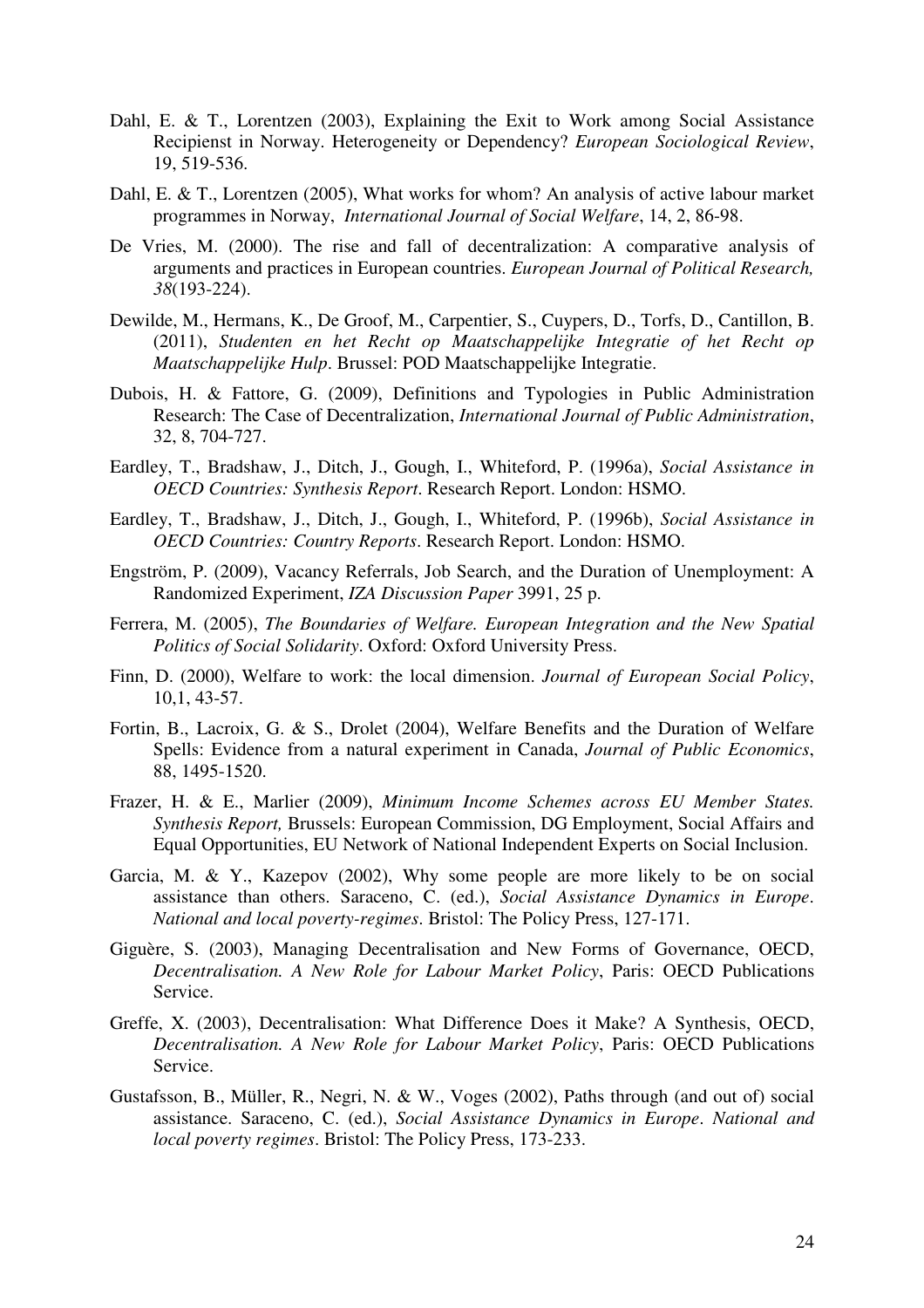- Hammer, T. (1999), The Influence of Different Compensation Levels of Unemployment Benefits on Job Chances among Unemployed Youth. A Comparative Study of the Nordic Countries, *Acta Sociologica*, 42, 123-134.
- Hansen, H. (2008), The dynamics of social assistance receipt: Empirical Evidence from Norway. *European Sociological Review*, 1-17.
- Hershey, A. & Pavetti, L.(1997), Turning job finders into job keepers, *The Future of Children*, 7, 1, 74-86.
- Hölsch, K. & M., Kraus (2004), Poverty Alleviaton and the Degree of Centralization in European Schemes of Social Assistance, *Journal of European Social Policy*, 14, 143- 164.
- Hoynes, H. (2000), Local Labor Markets and Welfare Spells: Do Demand Conditions Matter?  *The Review of Economics and Statistics*, 82, 3, 351-386.
- Inman, R., & Rubinfeld, D. (1997). Rethinking Federalism. *The Journal of Economic Perspectives, 11*(4), 43-64.
- Jenkins, S. (2007), *Survival Analysis with Stata. Module EC968 Part II: Introduction to the analysis of spell duration data*. Essex, Institute for Social and Economic Research.
- Jenkins, S. (2011), *Changing Fortunes: Income Mobility and Poverty Dynamics in Britain,*  Oxford: Oxford University Press.
- Hay, A. (1995), Concepts of Equity, Fairness and Justice in Geographical Studies, *Transactions of the Institute of British Geographers, New Series*, 20, 4, 500-508.
- Kazepov, Y. (1999), At the edge of longitudinal analysis. Welfare institutions and social assistance dynamics. *Quality and Quantity*, 33, 3, 305-332.
- Kazepov, Y. (2010), *Rescaling Social Policies: Towards Multilevel Governance in Europe*. Farnham: Ashgate.
- Kesteloot, C., De Decker, P. & M., Loopmans (2009), Space in Sociology: an Exploration of a difficult conception, De Boyser, K., Dewilde, C., Dierckx, D. & J., Friedrichs, J. (eds.), *Between the Social and the Spatial, Exploring the Multiple Dimensions of Poverty and Social Exclusion*, London: Ashgate, 113-132.
- Knuth, M. (2009), Path Shifting and Path Dependence: Labor Market Policy Reforms Under German Federalism, *International Journal of Public Administration*, 32, 1048-1069.
- Lalive, R. & J.,Zweimüller, (2004), Benefit entitlement and unemployment duration: The role of policy endogeneity, *Journal of Public Economics*, 88, 12, 2587-2616.
- Leckie, G. & Charlton, C. (2011), Runmlwin: Stata module for fitting multilevel models in the MlwiN software package. Bristol: Centre for Multilevel Modelling, University of Bristol.
- Leisering, L. & R. Walker (eds.) (1998), *The dynamics of modern Society. Poverty, policy and welfare*. Bristol: The Policy Press.
- Leisering, L. & L., Leibfried (2000). *Time and poverty in Western Welfare States: United Germany in Perspective*. Cambridge: Cambridge University Press.
- Lemieux, T. & K., Milligan (2008), Incentive effects of social assistance. A Regression Discontinuity Approach, *Journal of Econometrics*, 142, 2, 807-828.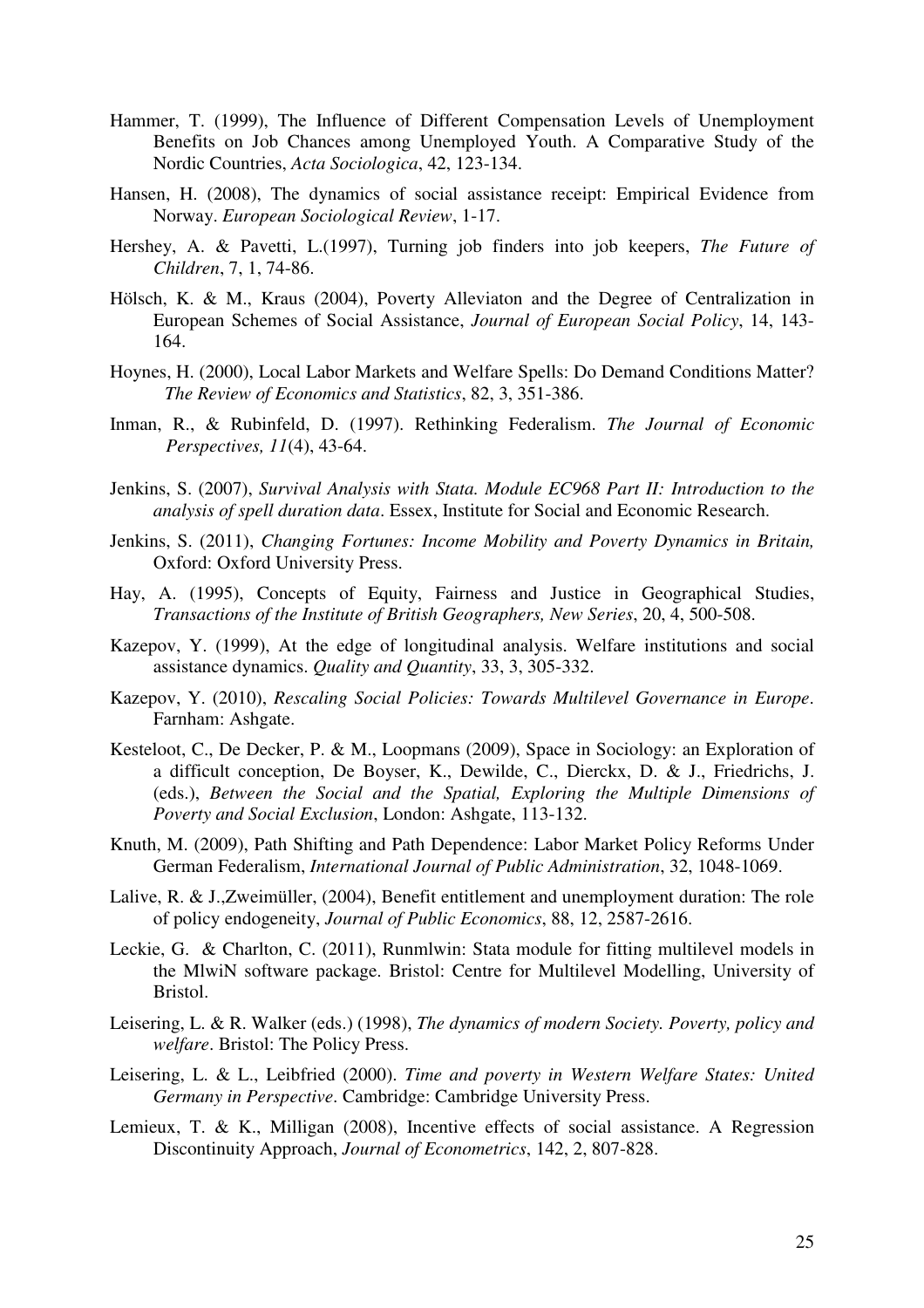- Lundin, M. & P., Skedinger (2006), Decentralisation of active labour market policy: The case of Swedish local employment committees, *Journal of Public Economics*, 90, 775-798.
- Meyers, M., Glaser, B. & K., Donald (1998), On the Front Lines of Welfare Delivery: Are Workers Implementing Policy Reforms? Journal of Policy Analysis and Management, 17, 1, 1-22.
- Moffitt, R. (2002), Welfare Programs and Labor Supply, Auerbach, A. & M., Feldstein (eds.), *Handbook of Public Economics*, 4, chapter 34, 2394-2430.
- Nativel, C., Sunley, P. & R., Martin (2002), Localising welfare-to-work? Territorial flexibility and the New Deal for young people, *Environment and Planning C: Government and Policy*, 20, 911-932.
- Oates, W. (1972), *Fiscal federalism*, New York: Harcourt Brace Jovanovich.
- Oates, W. (1999), An Essay on Fiscal Federalism, *Journal of Economic Literature*, 37, 3, 1120-1149.
- Peterson, P. (1995), *The price of federalism*. Washington: The Brookings Institution.
- Pollitt, C. (2005), Decentralization: A central concept in contemporary public management, Ferlie, E., Lynn, L. & C., Pollitt (eds.), *The Oxford Handbook of Public Management*, Oxford: Oxford University Press, 371-397.
- Powell, M. & G., Boyle (2001), The Spatial Strategy of Equality and the Spatial Division of Welfare, *Social Policy and Administration*, 35, 2, 181-194.
- Prud'homme, R. (1995), The Dangers of Decentralization, *The World Bank Research Observer*, 10, 2, 201-220.
- Rasbash, J. (2008), *Module 4: Multilevel structures and classifications*, LEMMA, Bristol: Centre for Multilevel Modelling, 40 p.
- Rasbash, J., Charlton, C., Browne, W., Healy, M. & Cameron, B. (2009), MlwiN Version 2.1., Bristol: Centre for Multilevel Modelling, University of Bristol.
- Sainsbury, D. & Morissens, A. (2002), Poverty in Europe in the mid-1990s: the effectiveness of means-tested benefits, *Journal of European Social Policy*, 12, 307-328.
- Saraceno, C. (ed.) (2002), *Social Assistance Dynamics in Europe*. *National and local poverty regimes*. Bristol: The Policy Press.
- Steele, F. (2008), *Module 5: Introduction to Multilevel Modelling Concepts*, LEMMA, Bristol: Centre for Multilevel Modelling, 45 p.
- Steele, F. (2009), *Module 7: Multilevel Models for Binary Responses. Concepts*, LEMMA, Bristol: Centre for Multilevel Modelling, 41 p.
- Sunley, P., Martin, R. & C., Nativel, (2001), Mapping the New Deal: local disparities in the performance of Welfare-to-Work, *Transactions of the Institute of British Geographers*, 26, (4), 484-512.
- Tiebout, C. (1956), A Pure Theory of Local Expenditure, *Journal of Political Economy*, 64, 5, 416-424.
- Van der Klauw, B. & J., Van Ours (2001), From welfare to work: Does neighbourhood matter? *Journal of Public Economics*, 87, 957-985.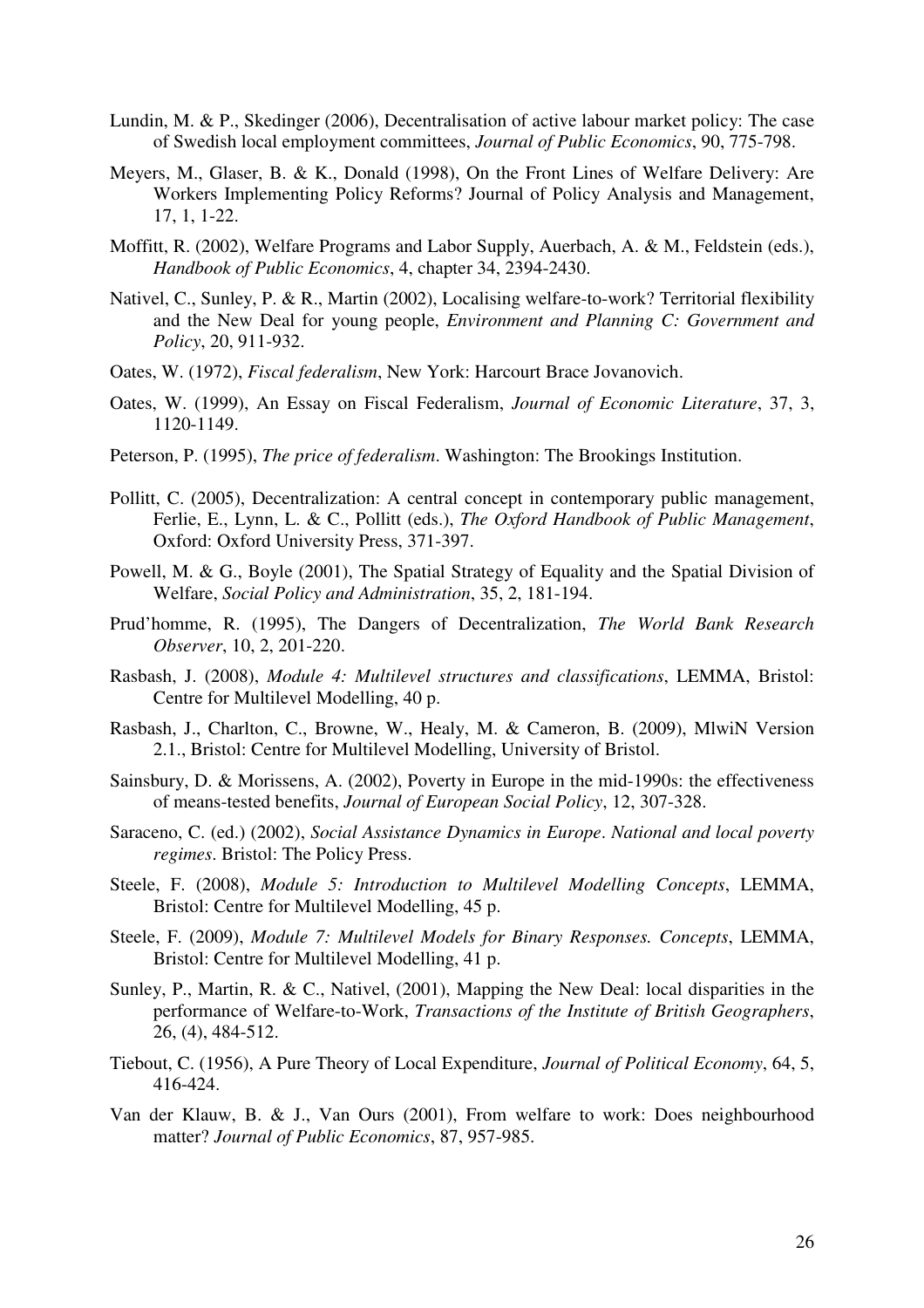- Van Berkel, R. & V., Borghi (2008), Review Article: The governance of Activation, *Social Policy and Society*, 7, 3, 393-402.
- Van Berkel, R., de Graaf, W., Sirovatka, T. (2011), *The Governance of Active Welfare States in Europe,* Basingstoke: Palgrave Macmillan.
- Van Mechelen, N. & V., De Maesschalck, (2009), Devolution of social protection arrangements, Cerami, A. & P., Vanhuysse (eds.), *Post-Communist Welfare Pathways. Theorizing Social Policy Transformations in Central and Eastern Europe*. Houndmills, Basingstoke, Hampshire: Palgrave Macmillan.
- Van Ours, J. & M., Vodopivec (2006), How Shortening the Potential Duration of Unemloyment Benefits Affects the Duration of Unemployment: Evidence from a Natural Experiment*, Journal of Labour Economics*, 24, 2, 351-378.
- Walker, R. & A., Shaw (1998), Escaping from social assistance in Great Britain, Leisering, L. & R., Walker (eds.), *The Dynamics of Modern Society*, 221-242.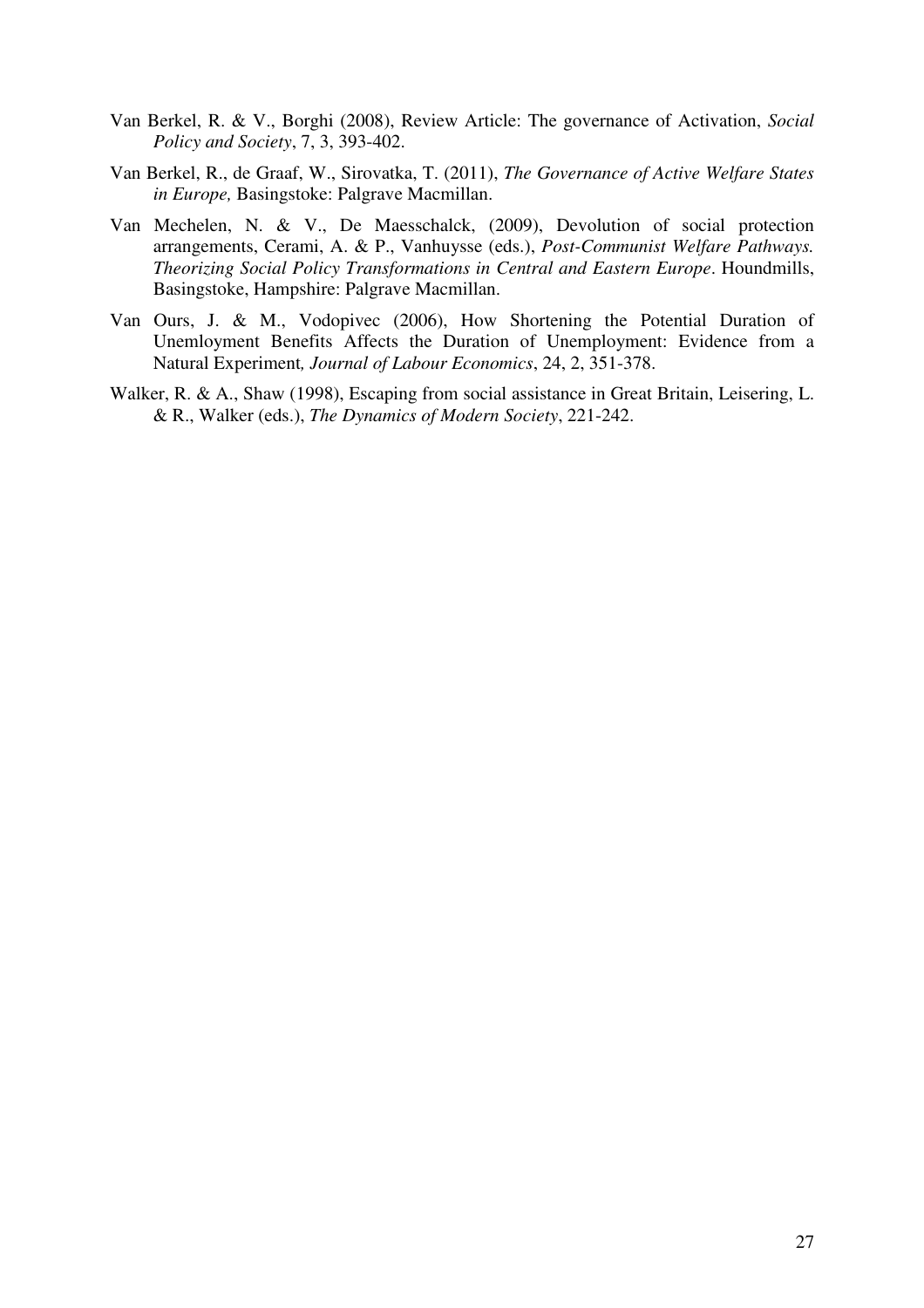#### **Endnotes**

 $\overline{a}$ 

<sup>1</sup> Research into social assistance dynamics took shape in the 1970s and 80s in the United States (incl. Bane  $\&$ Ellwood, 1986; Blank, 1989), and since the 1990s in European countries (e.g. Leisering & Walker, 1998 (UK, Germany); Leisering & Leibfried, 2001 (Germany); Cockx, 1997 (Belgium); Saraceno, 2002 (European comparative); Dahl & Lorentzen, 2003; Dahl & Lorentzen, 2005 (Norway); Hansen, 2008 (Norway)).

<sup>2</sup> Decentralisation with regard to activation is the result of a process of silent decentralisation (Dubois & Fattore, 2009: 717). It is due to the ambiguity in the 2002 Social Integration Act in combination with the absence of federal targets, and control mechanisms. As a result, agencies have a lot of discretionary power.

3 In 2004 the following persons can claim the minimum income benefit under the Social Integration Act: Belgians, EU-citizens and their family members who have the right to stay in Belgium for more than three months and who are enrolled in the Foreign register or Population register (including the waiting register), foreigners enrolled in the Population register (e.g. students, persons reunifying their family and regularised persons after five years of residence), recognized refugees enrolled in the Population or Foreigners' register, and recognised stateless enrolled in the Population or Foreigners' register.

<sup>4</sup> This municipality may differ from the municipality of the domicile address. For students the municipality of the main residence according to the National Register at the moment of the application for the benefit counts, which may differ from their real living place. However, in practice more than three quarters of the students has their main residence in the municipality of the welfare agency responsible (Dewilde et al., 2011:96).

<sup>5</sup> Persons recorded by several agencies during a month are attributed to the agency with the highest payment amount.

<sup>6</sup> The payments do not cover advances on social security contributions by the welfare agencies, except when advances are not regularised within 15 months.

 $7\,37.3\%$  of the breaks between subsequent episodes takes one month, 15.1% two months, and 10.0 % three months. 37.6% takes longer than three months.

8 Estimation is done by Stata SE 11 using the command Runmlwin (Leckie & Carlton, 2011), which invokes MLwiN version 2.25. The model uses Markov Chain Monte Carlo (MCMC) estimation (Browne, 2012; Rasbash, 2009) and Metropolis-Hastings sampling. The IGLS estimations (first-order marginal quasi-likelihood linearization) for the nested model are used as priors. The MCMC estimation has run for 50000 chains. We use the Deviance Information Criterion (=DIC), which is a Bayesian equivalent of the AIC or BIC criterion, to compare the goodness-of-fit of models. The lower the DIC, the better.

<sup>9</sup> Right-censoring means that we do not observe the end of the episode. If a person dies, we consider his spell also as right-censored. We assume that censoring is independent of the event under study.

<sup>10</sup> The residuals are assumed to be normally distributed.

<sup>11</sup> EU-nationality includes also Switzerland and Norway.

<sup>12</sup> Students are identified by the fact that they receive the child allowance.

<sup>13</sup> We tested also whether including the type of act and the household type improve the goodness-of-fit of the model, but we find no evidence for this.

 $14$  For the June 2005 stock sample 33% of all first exits to work in the course of three years are participations in the federal active labour market programmes for social assistance beneficiaries.

 $15$  The agencies at entry cover 572 of the 574 local agencies.

<sup>16</sup> Our findings are in line with the results of Cockx (1997) for Belgium. For a sample of entrants in the period of June 1987 to November 1990, Cockx reports a median duration for women and men of respectively 4.5 and 6 months (considering claimants who move to another municipality as exiting).

 $17$  Calculations are done only for the 151 municipalities with at least 20 beneficiaries. The dropped municipalities are rural. They may differ in their policy and context.

<sup>18</sup> It concerns 196 beneficiaries in 21 municipalities.

<sup>19</sup> We calculated the variance partitioning coefficient according to the theoretical approach, which assumes that the variance at level 1 for a logit model equals  $\pi^2/3$ . The variance partitioning coefficient is calculated as the agency level variance divided by the sum of the agency-level variance, the individual-level variance and  $\pi^2/3$ .

Neighbourhood effect studies find generally that around 5% of the variability is attributable to the neighbourhood, while school result studies report that 30% of the variability is situated at school level.

<sup>21</sup> We tested also a random slope for the linear effect of time on the probability of leaving, but we found no evidence that a baseline hazard that varies across agencies fits better the data.

<sup>22</sup> For a 10% increase in working intensity the odds is e  $^{(0.014*10)}$  = 1.150.

<sup>23</sup> However, students are expected to do a student job.

<sup>24</sup> All the welfare agency level characteristics improve significantly the deviance information criteria, except the generosity level. However, the latter is retained due to theoretical considerations.